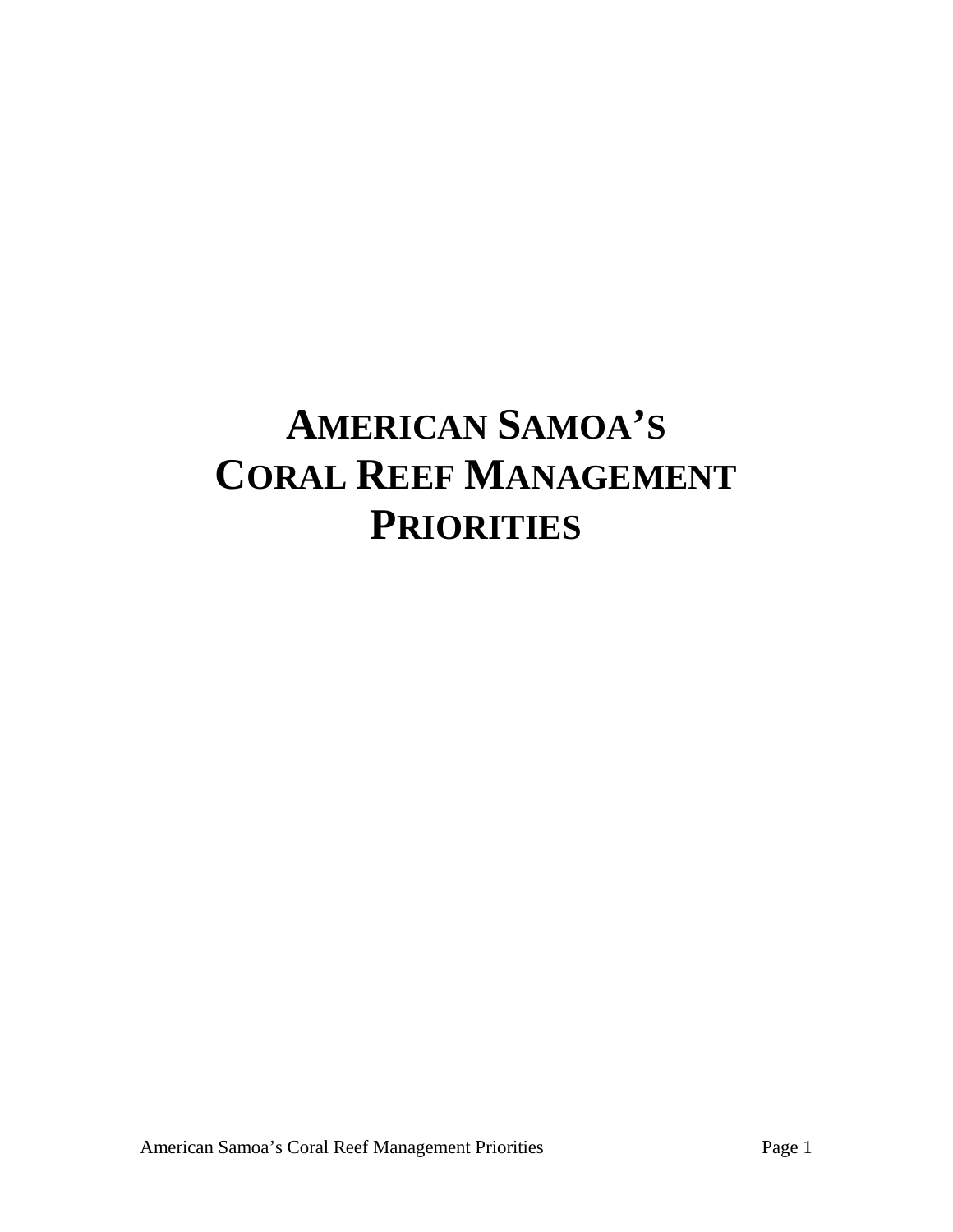# **INTRODUCTION**

The purpose of this Priority Setting document is to articulate a set of strategic coral reef management priorities developed in consensus by the coral reef managers in American Samoa. NOAA will use this document in conjunction with its 2010–2015 Coral Reef Conservation Program National Goals and Objectives (available at www.coralreef.noaa.gov) to direct its investment in activities in each jurisdiction through grants, cooperative agreements and internal funding. NOAA will also make the document available to other potential funders (NGOs, federal partners, etc.) and encourage leveraging and new or expanded partnerships to build common coral reef conservation goals.

The work presented here is being facilitated by the NOAA Coral Reef Conservation Program (NOAA CRCP) as part of an ongoing effort to develop place-based, local coral reef management priorities in each of the seven U.S. state and territorial coral reef jurisdictions (American Samoa, Commonwealth of the Northern Mariana Islands, Florida, Hawaii, Guam, Puerto Rico and the U.S. Virgin Islands) and conduct capacity assessments to identify the support needed to accomplish those priorities. The first step in this effort has been to work with the core group of coral reef managers (local, placebased) in each jurisdiction to articulate a set of strategic coral reef management priorities among existing management needs. The second, and next, step will be to complete a capacity needs assessment that helps each state and territory realize these priorities.

This priority setting process stems from an external review of NOAA CRCP conducted in 2007 to independently assess how effectively the program has met its goals. The review included recommendations for future improvements. In response to the review, NOAA CRCP developed a "Roadmap for the Future," laying out new principles and priorities. A key part of this new Roadmap includes developing management priorities for each and all of the coral reef jurisdictions and conducting capacity assessments to achieve these priorities. NOAA CRCP is providing support to the jurisdictions to coordinate with the broader management community in each place to determine these strategic goals and objectives for each state and territory. Priority setting initiatives began in 2009 with implementation phased in two to three jurisdictions per year. The capacity assessments will follow, beginning in late 2010.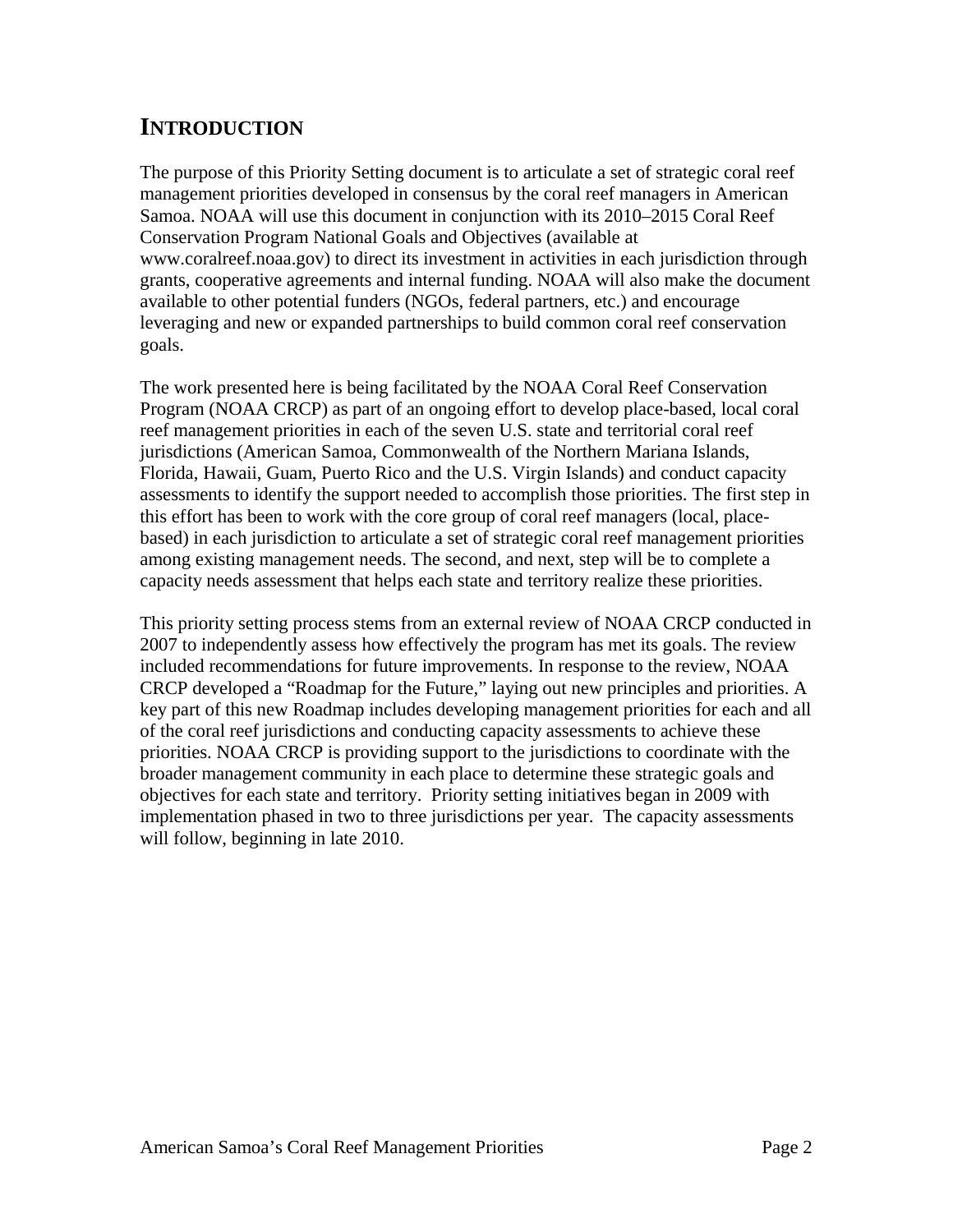This Priority Setting document is divided into the following sections:

- 1. Scope, Development and Prioritization Process: This section details the process by which the Priority Goals and Objectives were reached, including the preparation for the workshop, work done at the workshop and post-workshop refining.
- 2. Management Framework and Guiding Principles: This section provides a framework and guiding principles for implementing the priorities and coral conservation work in general.
- 3. Strategic Coral Reef Management Priorities: This section presents the entire framework of goals and objectives developed and agreed upon by the core managers group. In this section, the Priority Goals and Objectives are highlighted. These are the top priorities for management action as identified in the workshop.
- 4. Priority Sites: This section lists priority sites for applying the priority management goals and objectives (as appropriate). It also describes the process by which the sites were determined at the workshop.
- 5. Linkages to NOAA's National Goals and Objectives: This section describes how the local jurisdiction management priorities align with NOAA CRCP's national priorities and future direction.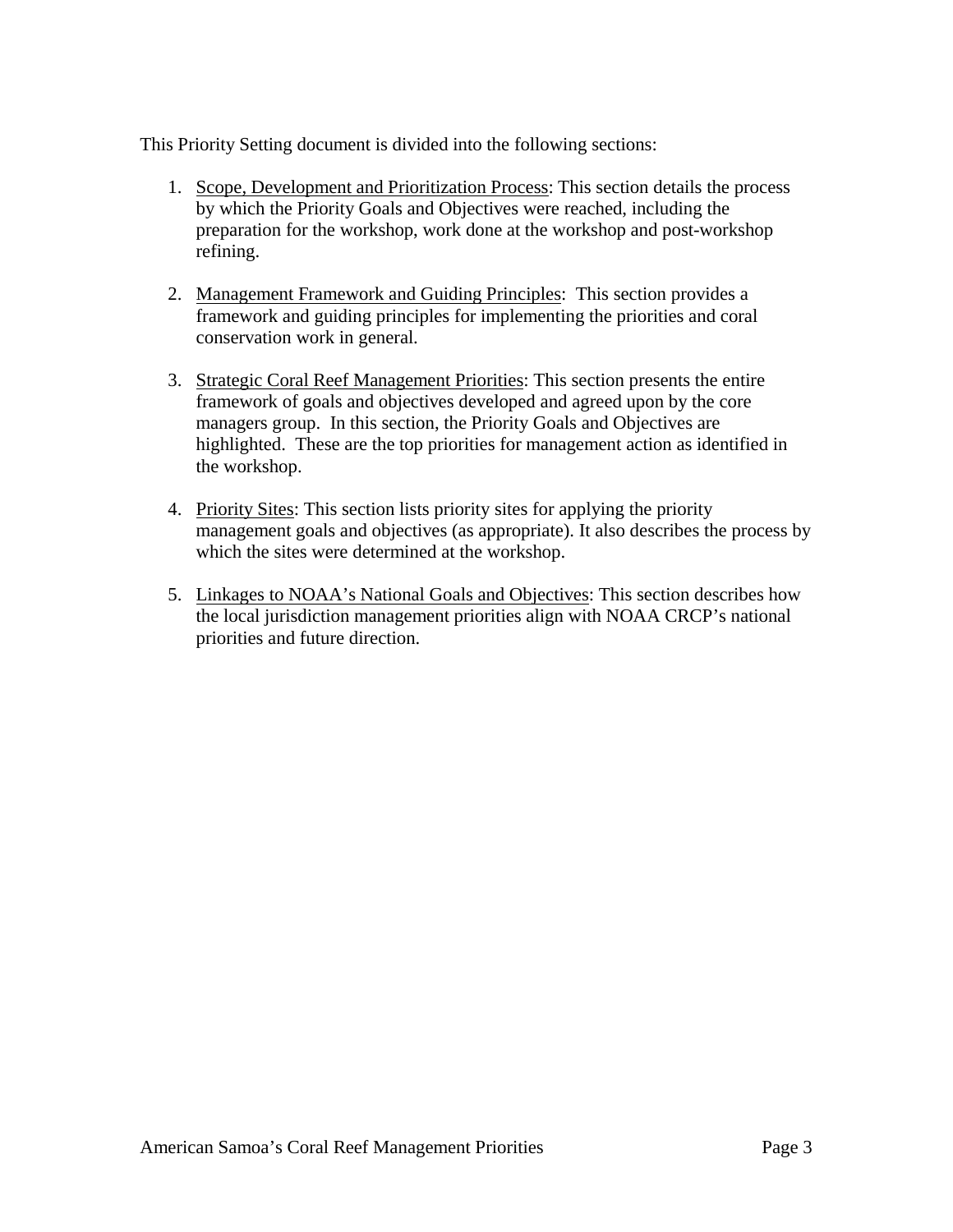# **SECTION ONE: SCOPE, DEVELOPMENT AND PRIORITIZATION PROCESS**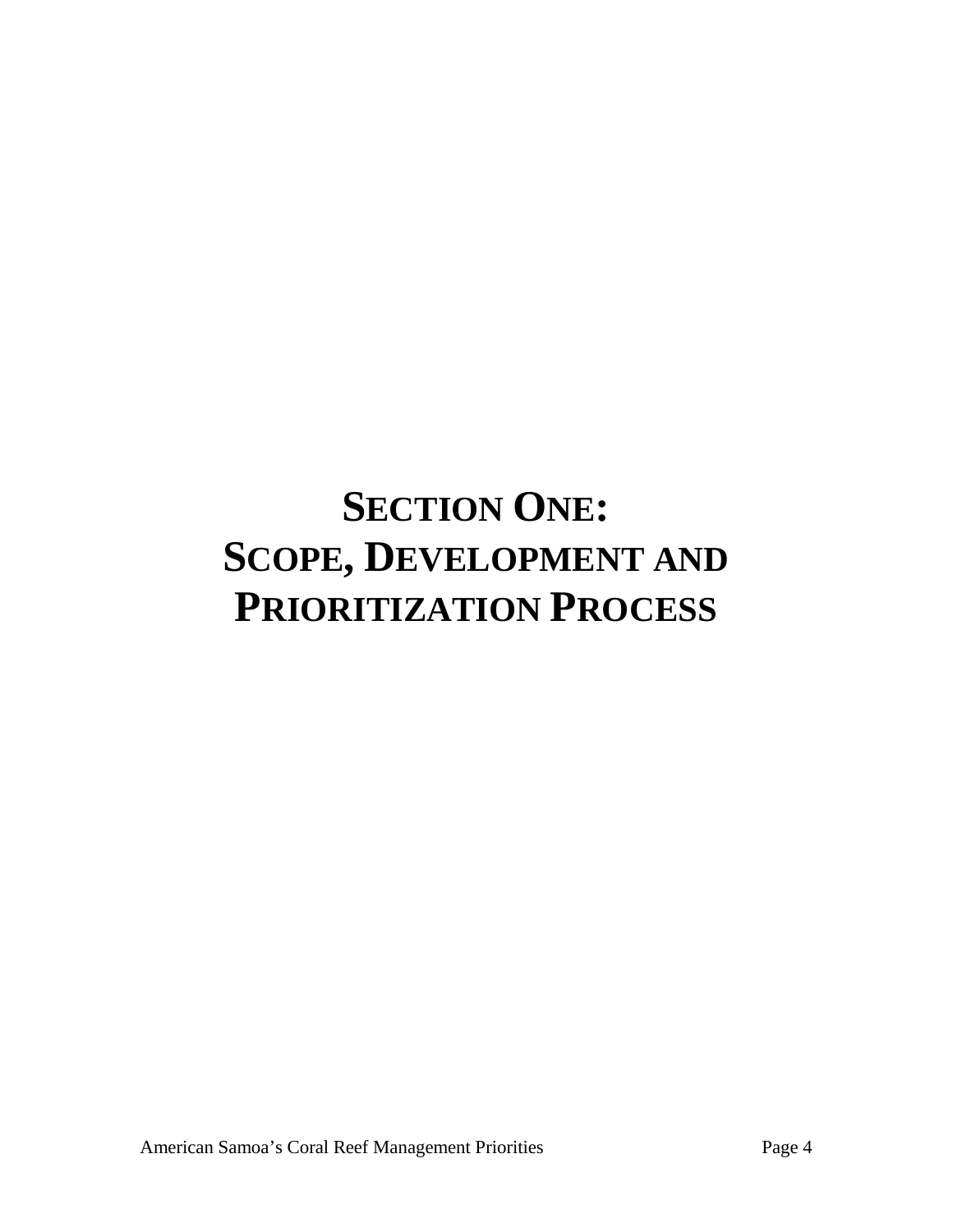This document captures the final set of priorities agreed upon by the core managers group at the priority setting workshop. The core managers group is defined as the "place based" coral reef managers who have the direct responsibility for managing the coral reef ecosystem in a particular geographic location. In addition to those place-based or core managers, NOAA's jurisdictional Points of Contact (POCs) were encouraged to invite the participation of additional individuals not meeting this definition to ensure appropriate local representation. The workshop participants as well as those who were asked to participate in the initial analysis and review of this document are listed in Appendix 1.

In preparation for the workshop, previously identified goals and objectives were taken from current management documents and presented in the Situation Analysis. The Situation Analysis is a preparatory document that summarizes: coral reef threats, condition and trends; key management issues; and key agencies' management goals. Its primary purpose is to compile and consolidate available management documents from various management bodies and geographic localities ahead of interviews and meetings. Appendix 2 presents a summary of the Situation Analysis' findings.

This Situation Analysis was augmented by a series of interviews that captured managers' working perceptions of management goals as they are stated in management documents. In addition to commenting on current management documents, interviewees were given the opportunity to provide their professional perspectives on threats to coral reef resources and management actions needed to abate those threats, published or otherwise. Taken together, this information formed the basis for the workshop discussions by offering an initial set of goal areas to consider.

During the interviews with the coral reef managers and management advisors in American Samoa, facilitators identified challenges to and current deficiencies in achieving stated goals and objectives, noting specific capacity gaps that likely will need attention. This information will serve as the starting point for the capacity assessment, to be completed in the following year. It is summarized in Appendix 3.

Workshop participants worked from the Situation Analysis, current Local Action Strategy (LAS) goals and interview results to develop specific and time-bound goals and objectives to address each of these need areas. Participants were asked to develop goals and objectives for the coral reefs for all of American Samoa, rather than for the mandated area of each workshop participant.

For the purpose of this exercise, the following definitions were used:

**Goals** are defined as the highest-level result the jurisdiction seeks to achieve (e.g., stable, sustainable coral reef ecosystems) in the next five to seven years.

**Objectives** are defined as the environmental, social and institutional outcomes the jurisdiction must achieve to reach the end goal. Objectives are generally actionable within a three- to five-year time frame.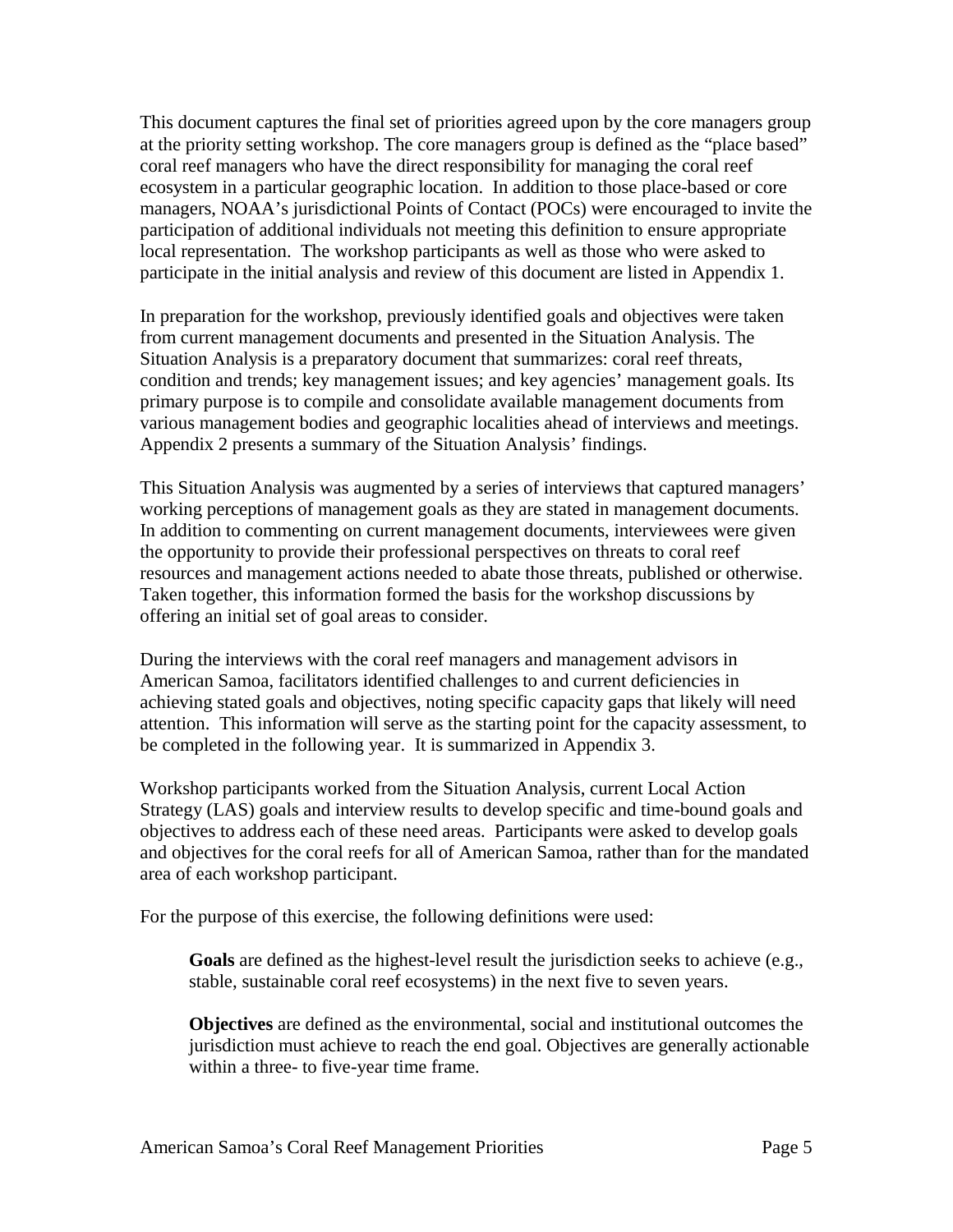This document presents (1) the comprehensive set of goals and objectives based on existing Local Action Strategies and other management plans, revised by the core group, and (2) a subset of Priority Goals and Objectives within that larger list. **The workshop participants identified the Priority Goals and Objectives as those that require immediate attention over the short term (3–5 years).** These Priority Goals and Objectives will help guide NOAA CRCP funding allocations for management activities. The CRCP understands and respects the flexibility required by coral reef managers in implementing complex conservation and management programs. Should the partners seek funding for projects related to off-priority issues (either in the comprehensive framework of goals and objectives in this document or a new emerging issue not reflected in this document) it will need to be fully explained why the requested funding is most appropriate for the off-priority work versus efforts to address the priority Goals and Objectives identified through this process.

The Priority Goals and Objectives are identified by blue font and underlined. The attendees voted on the Priority Objectives for only the identified Priority Goals. Objectives under the other goals not identified as priority were not voted upon for the purpose of this process.

The top three Priority Goals as identified by the workshop participants are:

- To maintain and, where necessary, **improve the status of fish stocks** through protection and sustainable use.
- To improve coastal watershed quality and enhance coral reef ecosystem function and health by **reducing land-based sources of pollution.**
- To plan for and mitigate the effects of **global climate change**—including changes in sea temperature, ocean acidification and sea level rise.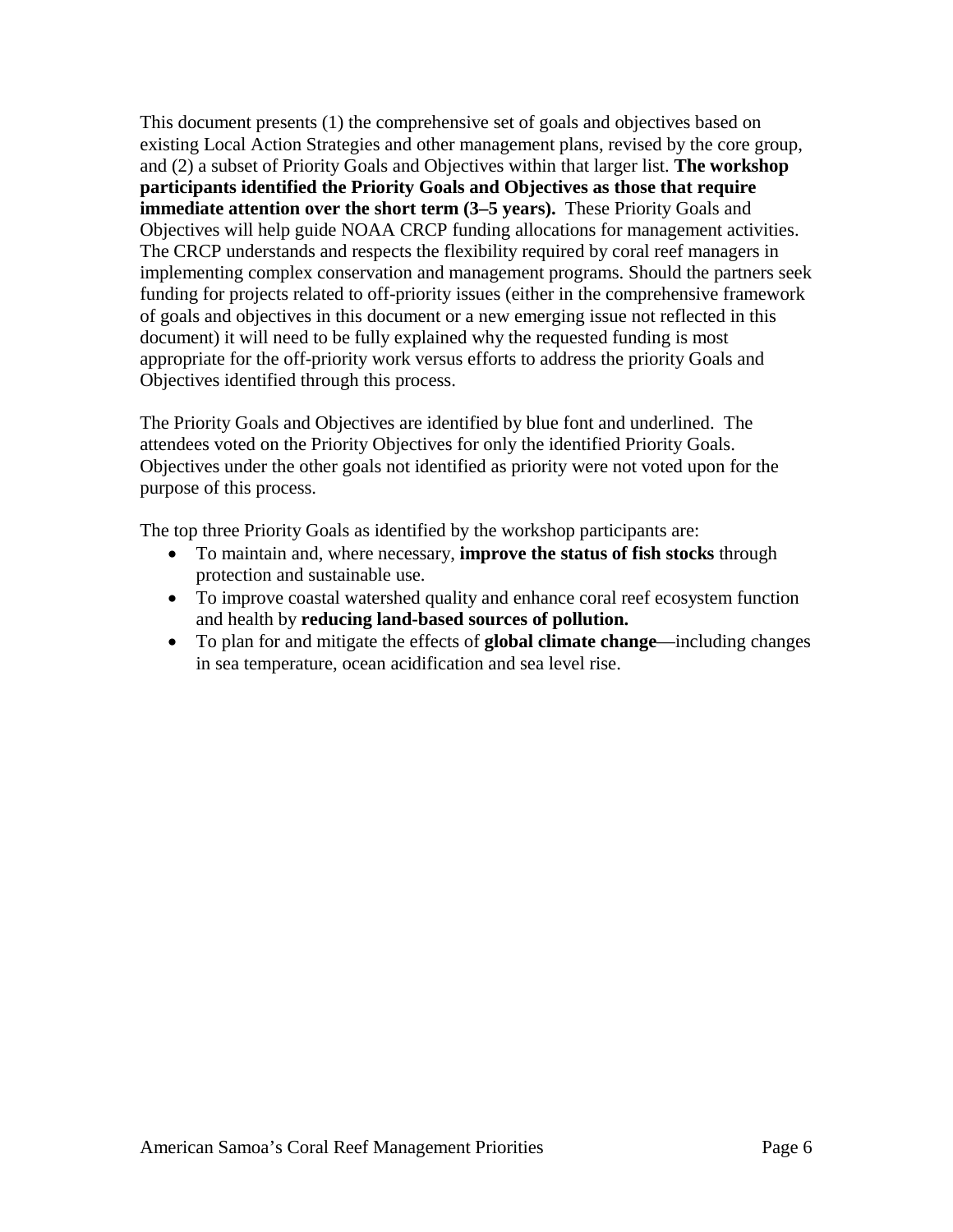# **SECTION TWO: MANAGEMENT FRAMEWORK AND GUIDING PRINCIPLES**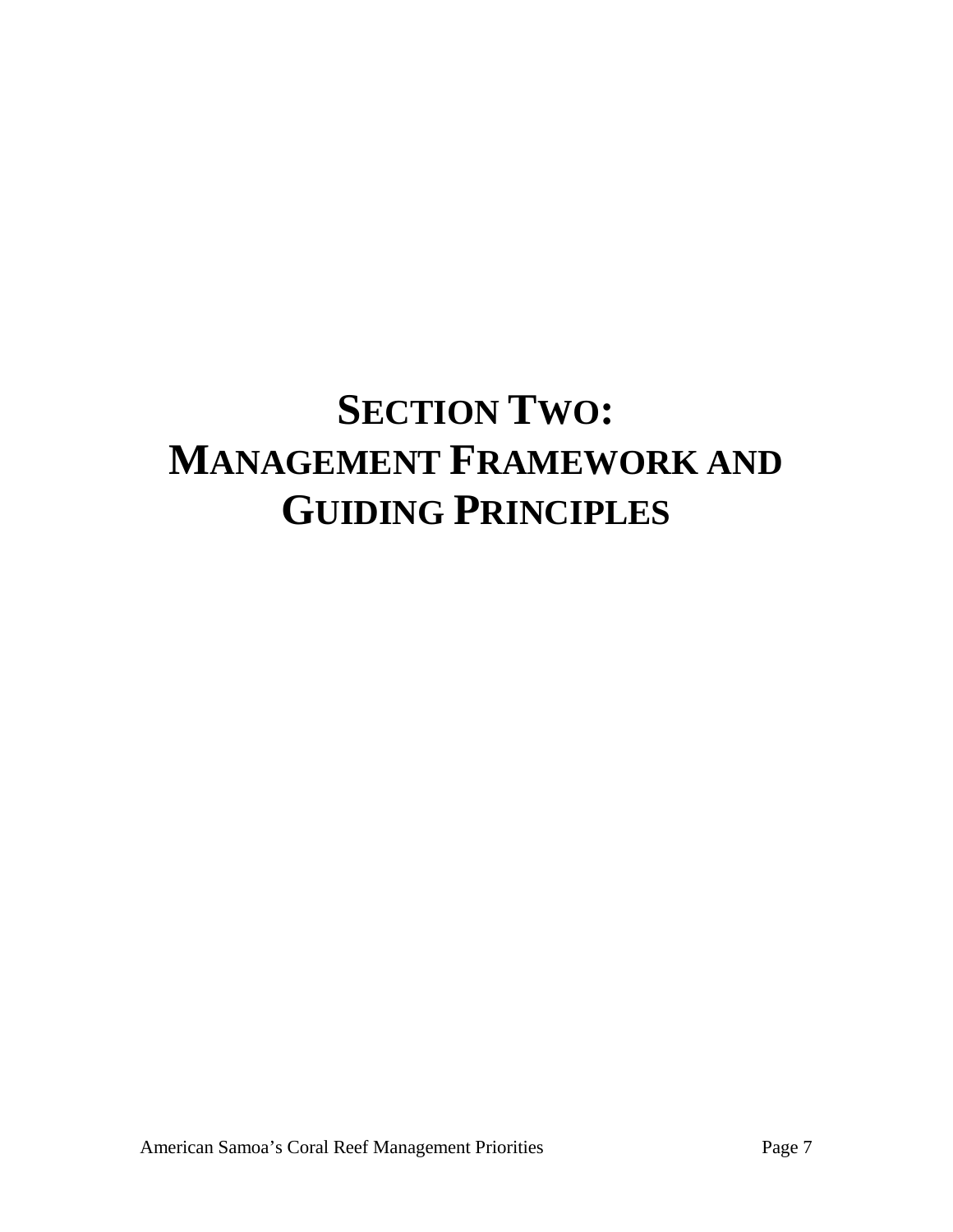# **Management Framework**

To comprehensively and effectively address threats to coral reefs and carry out priority management goals, it is important that management agencies and organizations involved in coral reef conservation approach their work collaboratively and with a shared set of guiding principles. As such, the management framework proposed in this document is one that fosters coordination, information sharing and resource sharing among the various resource management agencies through: the American Samoa Coral Reef Advisory Group (CRAG), and groups such as the Two Samoa's Initiative and Le Tausagi.

The American Samoa Coral Reef Advisory Group (CRAG) is the working body of the Coral Reef Initiative. CRAG is a formalized collaboration of five different agencies in the territory, all of which have links to the coral reef environment and its management: the Department of Marine and Wildlife Resources (DMWR), the Department of Commerce (DOC), American Samoa Environmental Protection Agency (ASEPA), American Samoa Community College (ASCC) and the National Park of American Samoa. The group receives its mandate via the governor's office as a functioning advisory task force. CRAG member agencies work together via mutual consensus to manage coral reefs in American Samoa by planning achievable programs, identifying and collaborating with other partners, obtaining funding for projects, tracking project compliance, promoting public awareness and developing local capacity for eventual self-sustainability.

The Two Samoa's Initiative is a program established between environmental organizations in American Samoa and neighboring independent Samoa to collaborate more effectively on shared environmental issues and concerns. Leaders of these two jurisdictions called for an annual forum to discuss environmental issues, along with the creation of an archipelago-wide Marine Protected Area Network; sharing of knowledge on U.S. Coral Reef Task Force activities, Coastal Management Programs and National Parks; and the development of compatible regulations for the protection of certain marine species. Established in 2007, progress of the Initiative has been limited to date. Those involved have identified the lack of similarly available and collaborative funding streams as creating difficulty in establishing projects between both countries.

Additionally, resource management is more successful when stakeholders are engaged. As such, American Samoan communities should be included as constituents and stakeholders in the planning and implementation of management activities. This management framework also promotes the engagement of communities in ways that encourage an understanding of the numerous values of and threats to near-shore resources, and that empower them with skills to be stewards of the reefs. Le Tausagi is the interagency group of environmental educators working to educate the American Samoan public on the importance of protecting, preserving and restoring the natural environment and its limited resources. Le Tausagi has been successfully implementing a coordinated environmental education program in the territory. As a part of this management framework, Le Tausagi should be supported in their mission to promote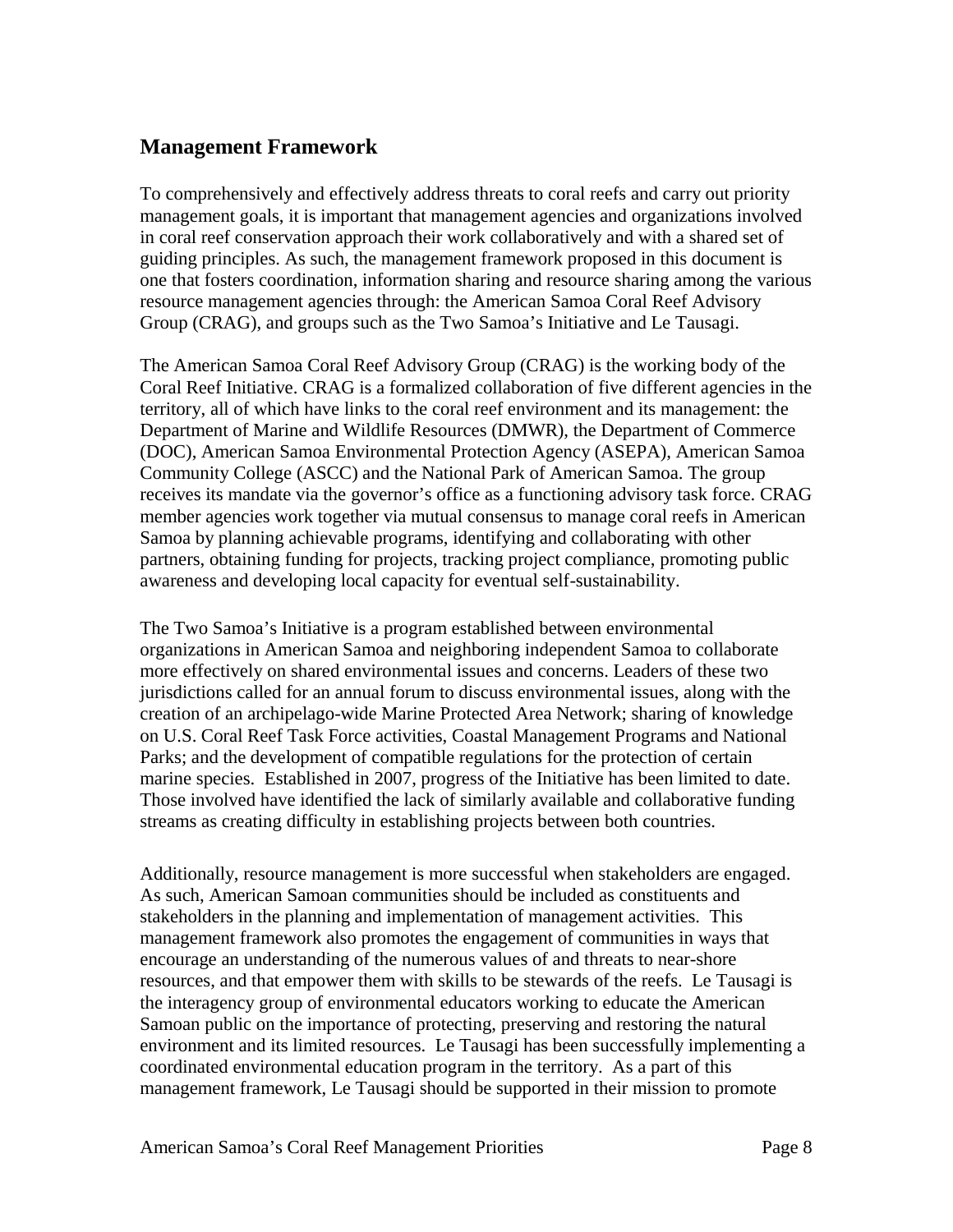public awareness and education on critical issues impacting the American Samoan environment and natural resources, with all due respect to cultural and traditional values.

As agreed to in this management priority framework, the CRAG, and groups such as the Two Samoa's Initiative and Le Tausagi, should facilitate coordination, information sharing and leveraging of funds to support these priorities.

# **Guiding Principles**

To determine the management priorities for coral reefs in American Samoa, core principles and practices were identified as crucial for success during development of the Situation Analysis, the interview process and the priority setting workshop. As such, the following core set of principles will serve as the foundation for how work will be conducted to address the primary threats to coral reefs in American Samoa.

These principles will guide the development of coral reef management projects and programs to address the stated Priority Goals and Objectives and maximize the effectiveness of these efforts. These principles can also assist decision-makers in the allocation of resources to address the key threats. Those efforts that incorporate these principles should be considered more likely for success and therefore higher priority over those efforts that do not take these principles into account.

Coral reef management efforts in American Samoa should aim to:

- Foster coordination, share information and share resources among the various territorial or federal resource management agencies in the territory (and with Western Samoa where appropriate). With the very limited financial and human capacity among the territory, it is crucial that projects and programs work collaboratively to achieve these common goals. Even where projects and programs have autonomy in their work, efforts should be made to incorporate those initiatives and/or findings into the larger/big-picture endeavors (e.g., priority territorial objectives or Two Samoa's Initiative).
- Integrate and foster land/sea (reef to ridge) connections. These efforts should ensure stakeholders understand these connections and their impacts to coral reef management.
- Incorporate village needs and priorities in project planning, implementation and evaluation. It is essential that villages be engaged in site and project planning from the beginning in order to foster trust with government agencies and empower local citizens to actively participate in managing reefs. This is particularly important in American Samoa because of land/sea tenure traditions and should be recognized as not only important but as an asset for promoting conservation. This includes incorporating traditional ecological knowledge by directly engaging American Samoan traditional leaders, practitioners, ocean-users and villages.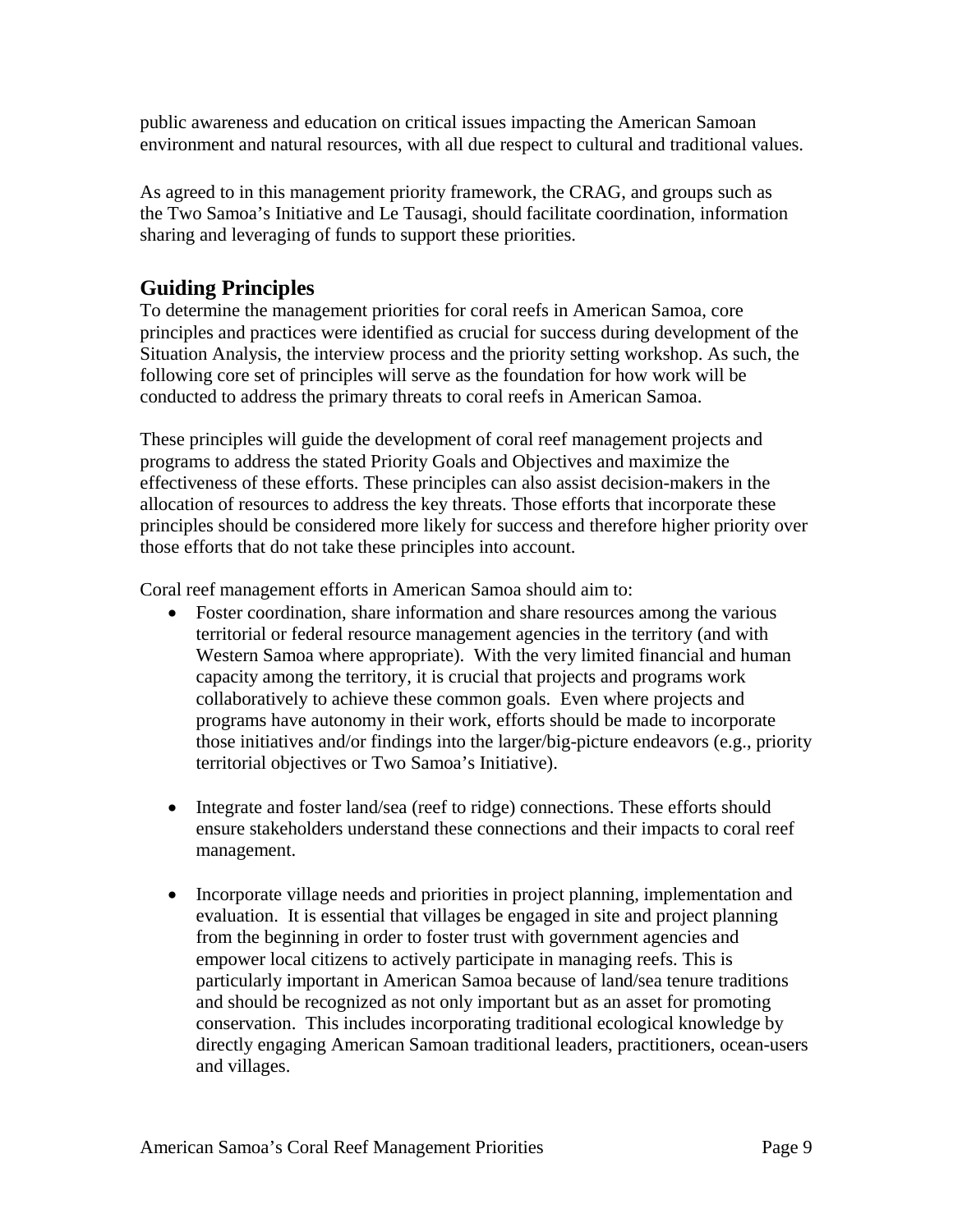- Build local capacity, enabling on-the-ground managers and villages to increase their respective abilities to conduct local-level management. To build long-term success of American Samoa's coral reef management, capacity building of students and young staff should be of utmost importance in project and program development.
- Foster communication that is locally and culturally appropriate and effectively conveys information to various stakeholders. This should include both visual tools for conveying important concepts and models to demonstrate "how to" and/or "management effectiveness potential" of certain best management practices.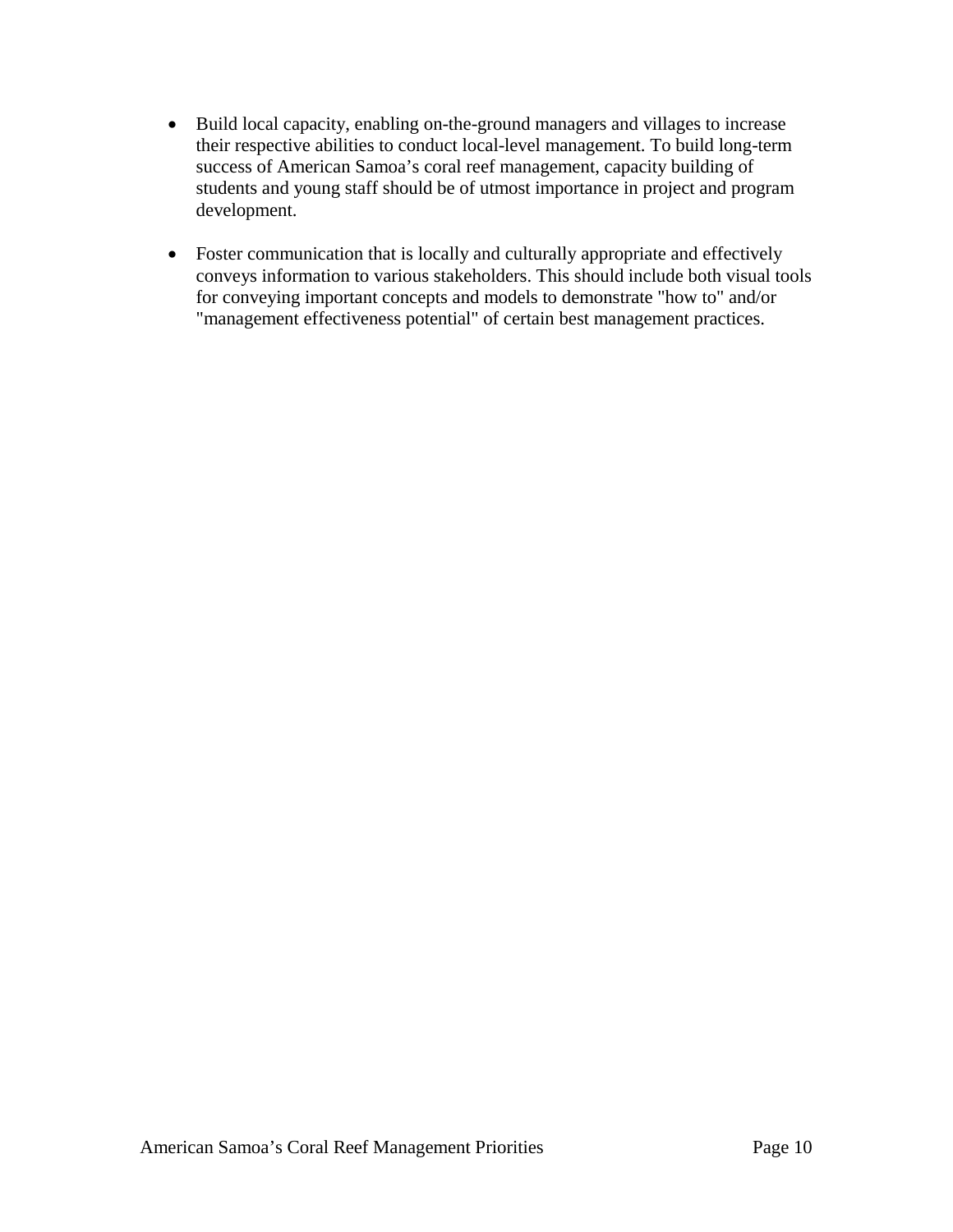# **SECTION THREE: STRATEGIC CORAL REEF MANAGEMENT PRIORITIES**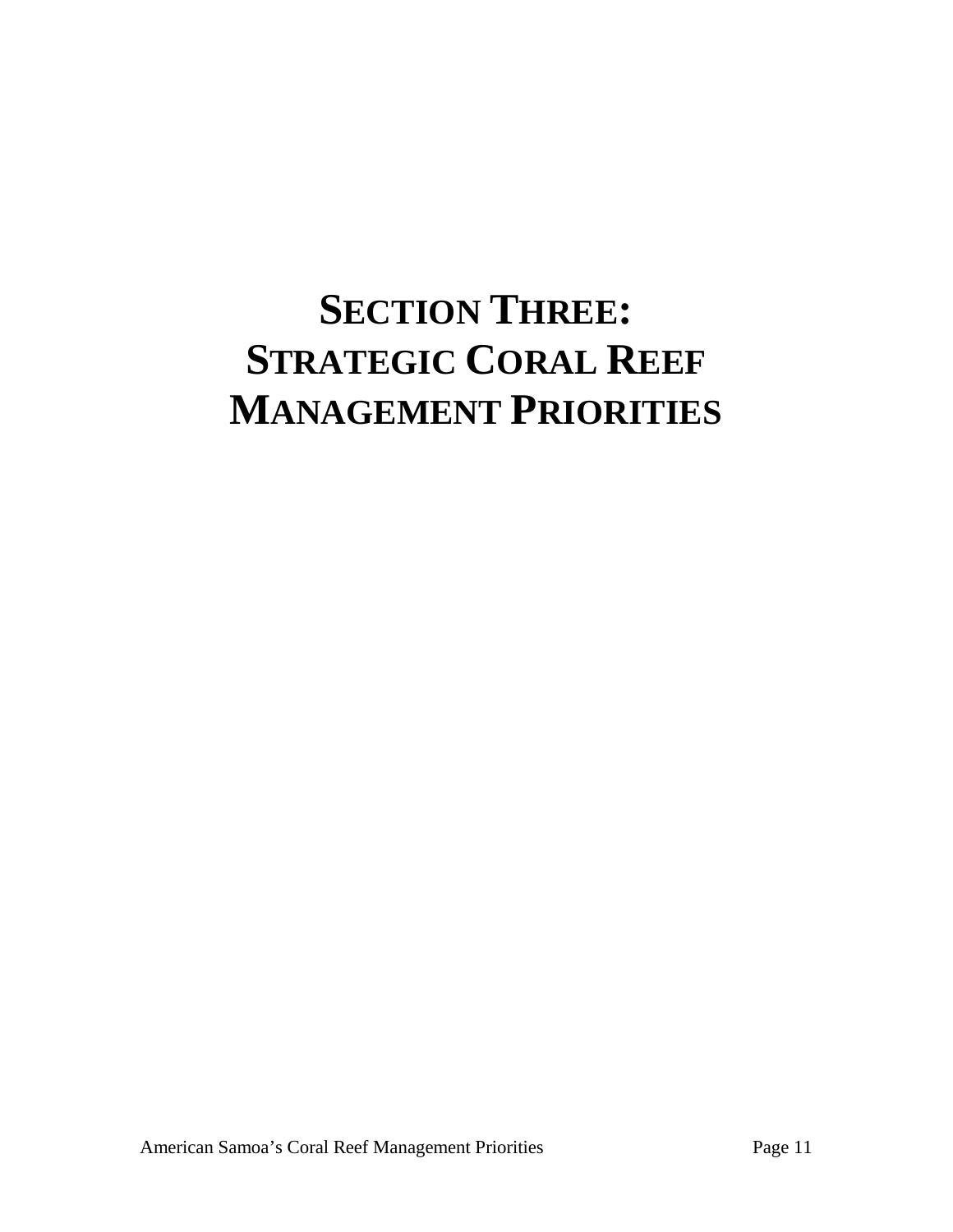This section presents the entire framework of goals and objectives developed and agreed upon by the workshop participants. In this section, the **Priority Goals and Objectives are highlighted in blue font as well as underlined.** These are the top priorities for management action as agreed upon by the workshop participants. These Priority Goals and Objectives will guide funding allocations for management activities.

**Goal 1:** To maintain and, where necessary, **improve the status of fish stocks** through protection and sustainable use.  $[10]$  $[10]$  $[10]$ <sup>1</sup>

**Objective 1A:** Effectively enforce regulations to sustainably manage marine resources. [12]

**Objective 1B:** To promote and facilitate the development of a network of no-take Marine Protected Areas (MPAs) to assist the territory in efforts to meet the 20% goal<sup>[2](#page-11-1)</sup>, in addition to continuing the development and incorporation of other MPAs, some of which may be designated for purposes other than improving the status of fish stocks (e.g., resource protection) into a wider network to ensure the long-term health and sustainability of the region's coral reef resources. [11]

Sub-Objective: Conduct studies to identify critical physical and biological parameters affecting ecological processes in coral reefs for better design and management of MPAs.

**Objective 1C:** Strengthen fisheries regulations to increase stock abundance and occurrence of large coral reef fish on local reefs. [7]

**Objective 1D:** Conduct studies to identify factors impacting the coral reef fisheries in order to improve the effectiveness of management. [4]

**Objective 1E:** Monitor long-term trends in population parameters of key fish and invertebrate species for adaptive management. [2]

**Objective 1F:** Reduce commercial fishing pressure on coral reef fish by redirecting fishing efforts off of coral reefs and introducing alternative sources of marine-based protein. [0]

<span id="page-11-1"></span><span id="page-11-0"></span><sup>&</sup>lt;sup>1</sup> The numbers in brackets [ ] indicate the total number of votes received during the priority setting process.  $2$  In 2000, late Governor Tauese Sunia directed the CRAG to develop a plan for protecting 20% of territorial coral reefs as "no take" MPAs. Sunia, T. 2000. Letter from Governor Tauese Sunia to Lelei Peau (Chairperson of the American Samoa Governor's Coral Reef Advisory Group) regarding coral reef protection. August 2, 2000. American Samoa Government. In Oram, R. 2008. *Marine Protected Area Program Master Plan: A Manual to Guide the Establishment and Management of No-Take Marine Protected Areas*. Department of Marine and Wildlife Resources Biological Report Series 2008-01. American Samoa Government.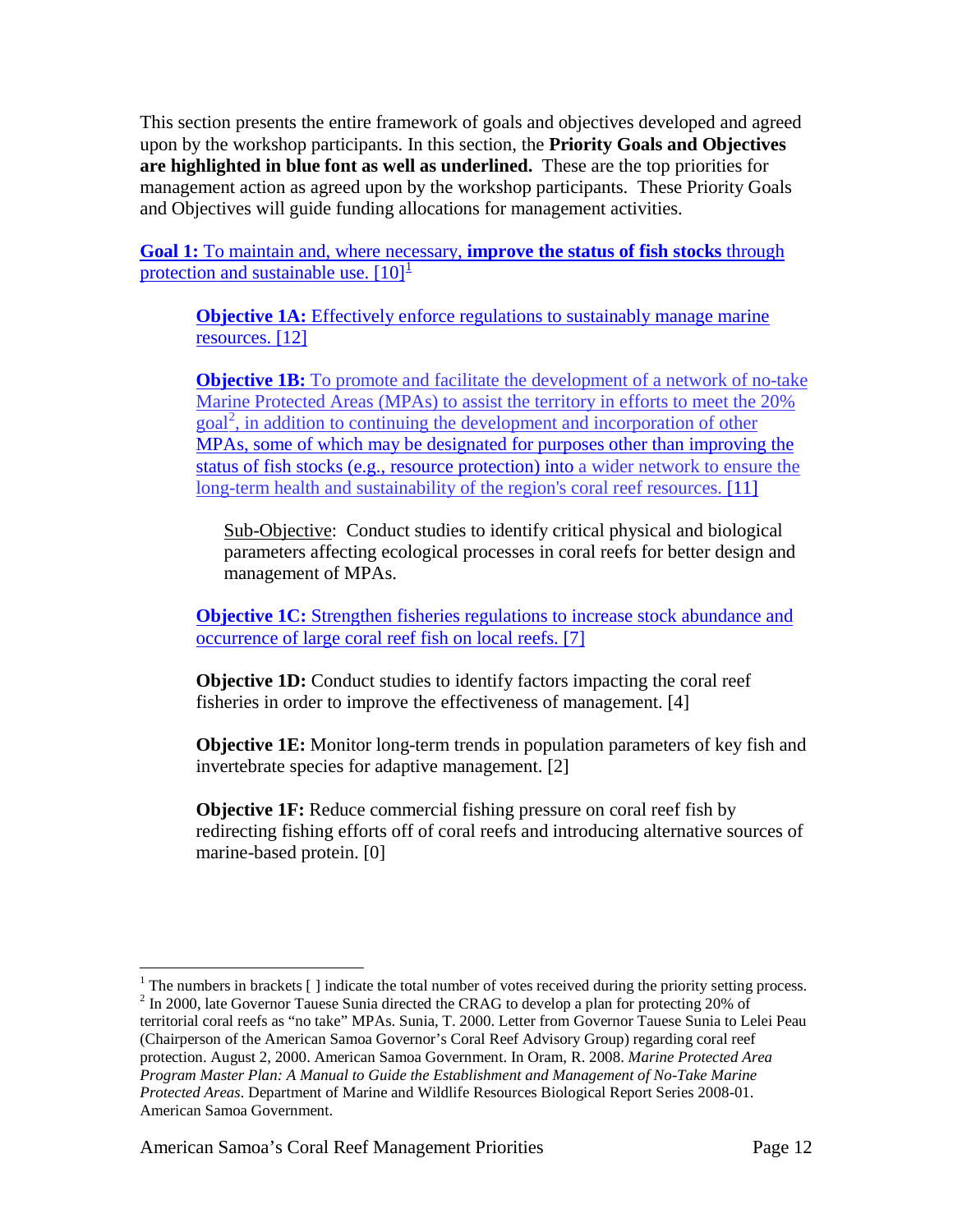**Goal 2:** Improve coastal watershed quality and enhance coral reef ecosystem function and health by **reducing land-based sources of pollution**. [10]

**Objective 2A:** Improve our understanding of the links between land-based sources of pollution and coral reef health through focused scientific research and monitoring so that site-specific actions and practices can be developed and implemented. [12]

**Objective 2B:** Reduce runoff and resulting sedimentation loads to surface water and reef systems by developing and implementing best management practices. [9]

**Objective 2C:** Reduce nutrient and bacterial loading to surface and groundwater. [9]

**Objective 2D:** Effectively enforce the existing land use regulations to manage causes of land-based sources of pollution and improve the marine environment. [9]

**Objective 2E:** Target activities and projects to improve the status of ecologically or culturally significant habitats and species, such as sea grass, wetlands, turtles, reefs, mangroves, fish and sharks. [3]

**Objective 2F:** Reduce solid waste pollutant loads to surface water through actions and best management practices. [1]

**Objective 2G:** Assemble existing water quality data and establish a long-term status and trends water quality monitoring program for the coastal and offshore waters. Compile this information and distribute a biannual summary of American Samoa's water quality status and issues/concerns**.** [1]

**Goal 3**: Plan for and mitigate the effects of **global climate change**—including increases in sea temperature, ocean acidification and sea level rise. [10]

**Objective 3A:** Increase research and monitoring to identify, implement and support management strategies for reducing climate change and its impacts. [13]

**Objective 3B:** Establish adaptive management strategies tailored for American Samoa so as to maximize resilience of coral reef ecosystems and conduct scenario planning for ecosystem alterations. [8]

**Objective 3C**: Establish and foster adaptation and resilience of human communities and economic systems to respond to climate change impacts. [5]

**Objective 3D:** Create a populace that is informed about climate change and is taking steps to reduce climate change causes and impacts. [3]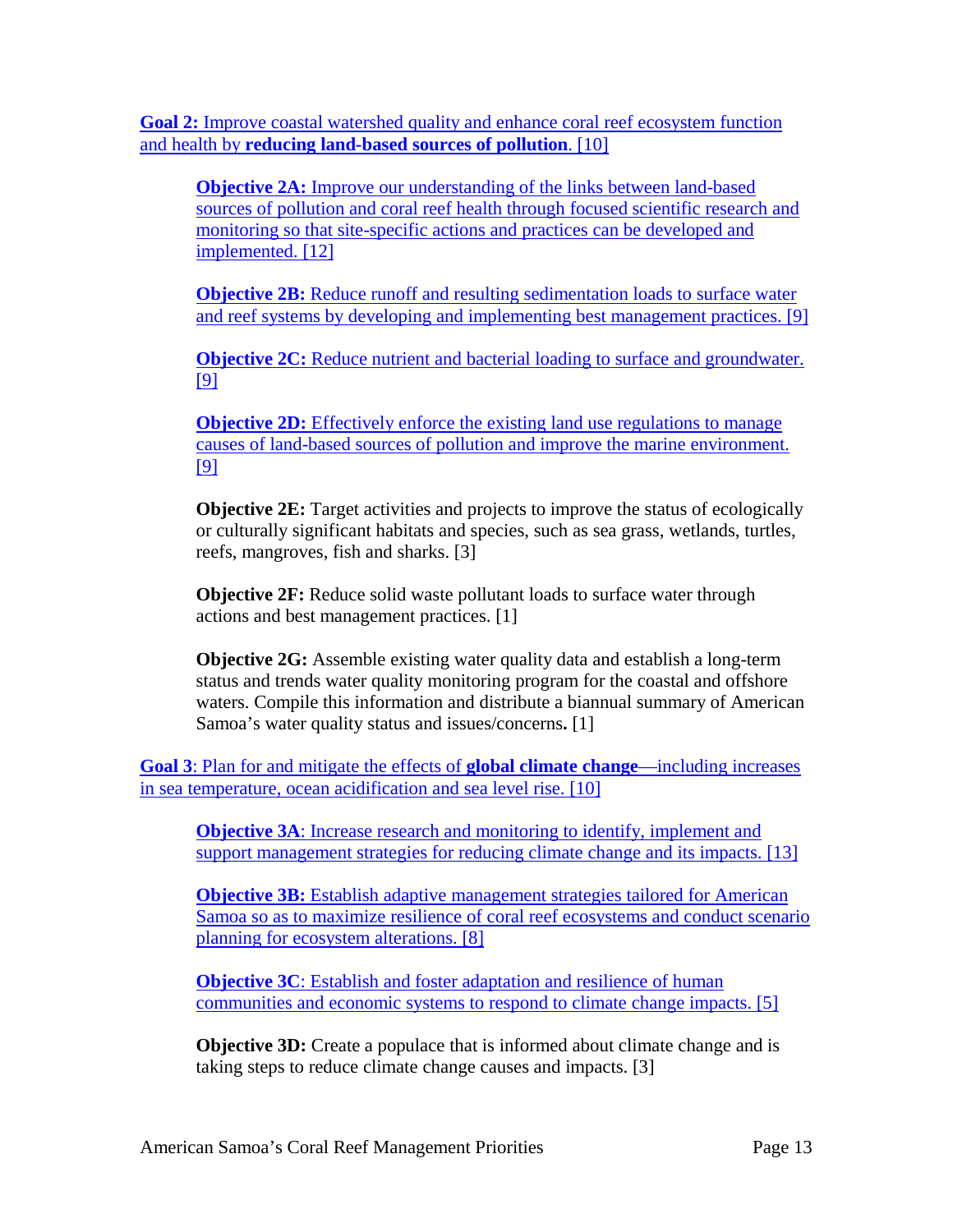**Objective 3E:** Reduce American Samoa's carbon footprint to provide a regional and international model of progress toward a low carbon sustainable economy. [1]

Note: Objectives 3C, 3D and 3E above may not be the highest Priority Objectives, but the team felt they were important for climate change and the ability to reduce the effects.

**Goal 4:** To develop social, cultural and economic initiatives that enhance opportunities for American Samoa's communities to participate in management and conservation activities, thereby **encouraging a communal "sense of guardianship"** of the environment. [7]

**Objective 4A:** Promote and enhance public participation through capacity building on coral reef management and conservation approaches with a specific focus on the priority threats identified herein.

**Objective 4B:** Develop and facilitate culturally appropriate education and outreach activities to increase and improve community awareness of, participation in, and support for coral reef conservation and management leading to environmental stewardship.

Sub-Objective for Objectives 4A and 4B: Assess the social, economic and cultural issues that contribute to priority threats and hinder management efforts.

**Goal 5: Ensure collaborative management** to effectively protect coral resources by focusing CRAG's efforts and attention on priority threats and actions. [7]

**Objective 5A:** Establish an effective communication strategy for each of the Local Action Strategies to share information among scientists, resource managers and the general public.

**Objective 5B:** Increase practical collaboration among resource agencies to better utilize and leverage limited resources and capacity.

**Objective 5C:** Increase transparency in formulating regulation and management actions.

**Objective 5D:** Conduct a regular (i.e., biennial) external evaluation of CRAG's operations, effectiveness and stewardship.

**Objective 5E:** Increase awareness about and participation in coral management decisions and implementation at the director level.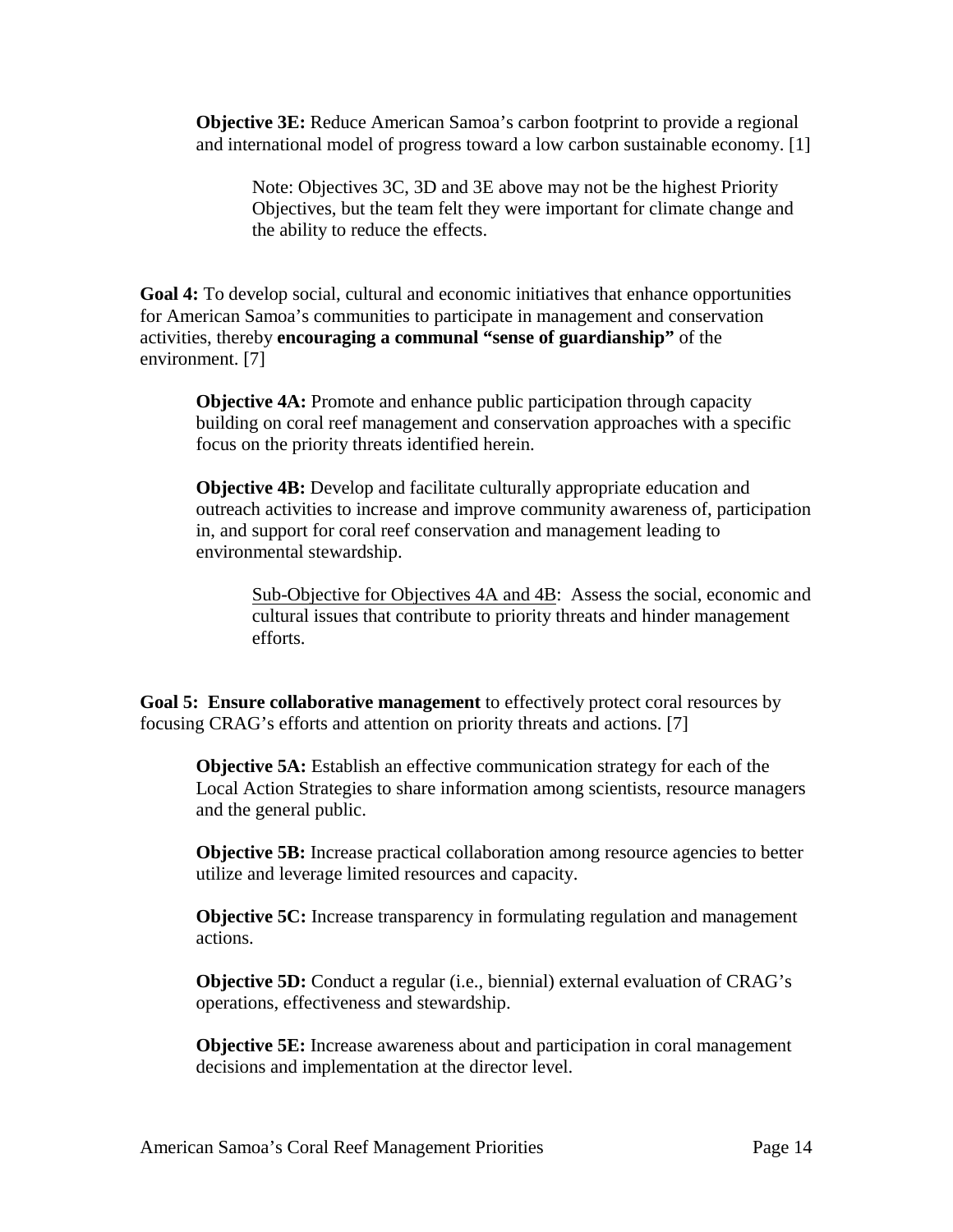**Goal 6:** Balance **population growth** and natural resource utilization to create and maintain a high quality of life. [5]

**Objective 6A:** Support and inform immigration reform that leads to revised immigration policies that ultimately reduce long-term population pressure.

**Objective 6B**: Encourage family planning and reproductive health knowledge by improving services and educational programs.

**Objective 6C:** Implement final Population Policy in consultation with various agencies and external experts and present Population Policy to governor and Fono for adoption.

**Objective 6D:** Develop a territorial health policy for the governor and Fono to review supporting culturally appropriate health education and outreach campaigns for the general public.

**Objective 6E:** Increase awareness of the effects of population on the environment via population education and outreach to a broad range of audiences.

**Objective 6F:** Develop ecologically sustainable planning, economic growth and infrastructure.

**Objective 6G:** Identify and strengthen capacity building and mentorship programs for women and girls.

**Goal 7**: Support and foster sharing and learning between the two Samoas for environmental management. [0]

**Objective 7A:** Enhance collaborative relationship between CRAG agencies in American Samoa with Departments of Fisheries and Agriculture and the Ministry of Natural Resource and Environment in Samoa.

**Objective 7B:** Conduct joint monitoring and scientific research on an archipelagic scale.

**Objective 7C:** Improve the understanding of larval dispersal, settlement and connectivity between all islands within the Samoan archipelago.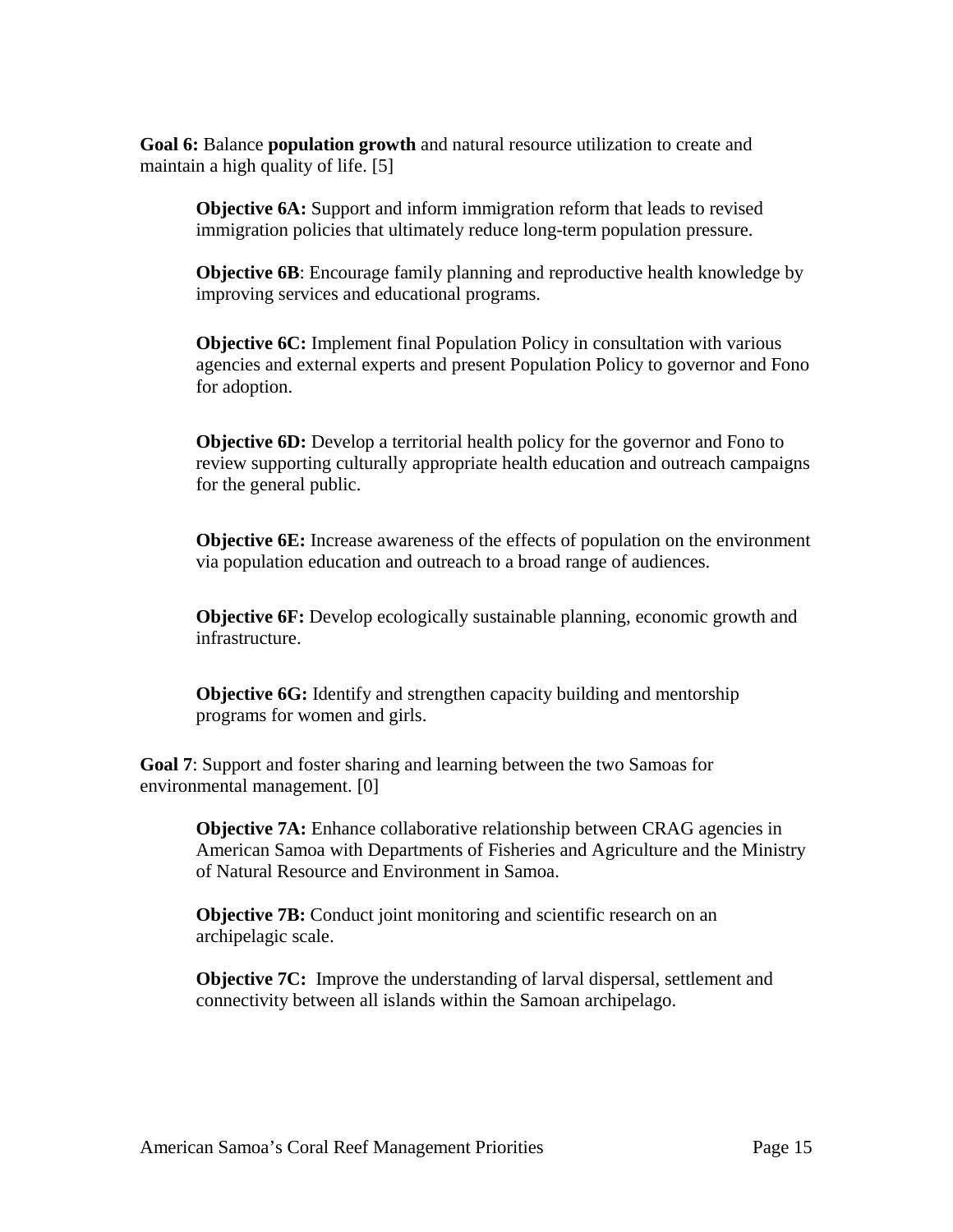# **SECTION FOUR: PRIORITY SITES**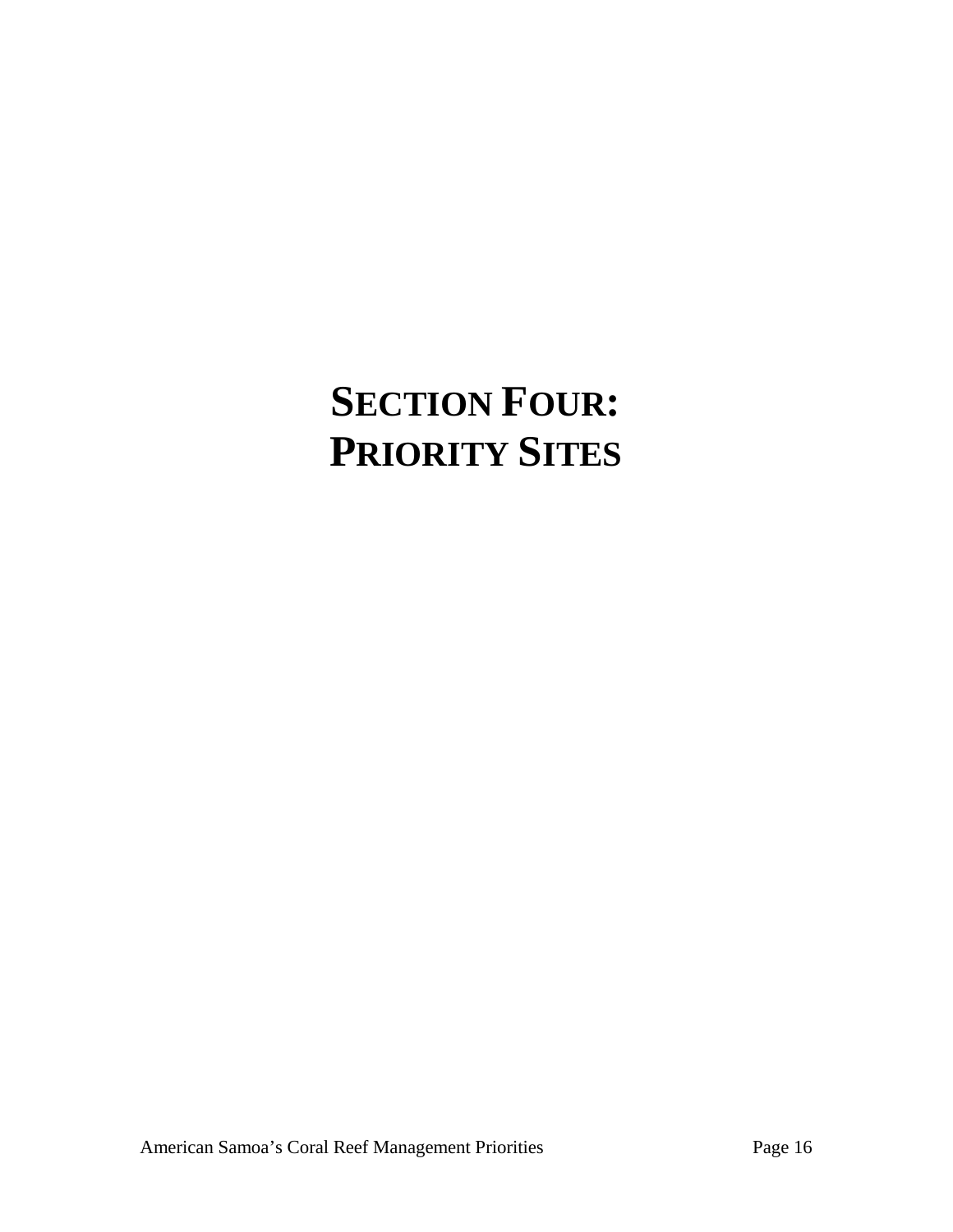To effectively manage the implementation of the stated goals and objectives, workshop participants identified high priority geographic areas to apply these goals and objectives. These areas represent a ridge-to-reef approach to coral reef management and include both coral reef habitat and associated watershed areas.

To select priority sites where the above goals and objectives—as well as other sitespecific needs—could be implemented, the participants agreed to the following selection criteria:

- Biological Value: Coral health, critical function, diversity, resilience, scientific value for climate change research.
- Degree of Risk and Threat: Land-based sources of pollution, water quality, population pressures, global warming impacts, development.
- Management Effectiveness: Existing management, capacity, support, village organization, political will, opportunity for agency collaboration, cultural value.

Once participants agreed upon the criteria, participants used a voting system that weighted the criteria. This allowed the participants to define the criteria they felt were most important to selecting priority geographic areas. The group agreed to the following weights, listed in order of priority:

- Management Effectiveness: *voting scale of one to five*
- Degree of Risk and Threat: *voting scale of one to four*
- Biological Value: *voting scale of one to three*

Participants then identified potential priority sites in American Samoa for coral reef conservation. This was done using data from the interviews that occurred in previous days as well as a cumulative brainstorm exercise, wherein each participant identified additional sites that met the criteria. Overall, 19 sites were identified by the core managers for consideration as priority sites. The group then reviewed each site with individuals commenting on the biological value, degree of risk and threat and management effectiveness of each place. Participants were provided with a worksheet to keep notes on and to tally their individual votes. Each participant was then asked to vote for each site using the weighted criteria noted above.

The sites were then arrayed by their total score from highest to lowest. Table 1 includes a full list of sites and their rank. The top five sites are listed below. Once the top five sites were identified, the participants were asked to identify the two sites out of these five where they felt there was the highest chance of success and impact for a

#### **Table 1. Priority Sites**

| <b>Sites</b>              | <b>Total</b> |
|---------------------------|--------------|
| In order of priority      | points       |
| Aunu'u                    | 112          |
| Faga'alu                  | 109          |
| Vatia                     | 108          |
| Ofu                       | 108          |
| Nu'uuli                   | 107          |
| <mark>Fagasa</mark>       | 104          |
| <mark>Fagaitua Bay</mark> | 103          |
| <mark>Amanave</mark>      | 102          |
| Aua                       | 98           |
| Fagatele                  | 95           |
| Alofau                    | 95           |
| Utulei                    | 93           |
| Olosega                   | 90           |
| Tau                       | 88           |
| Fagalua                   | 84           |
| <b>Coconut Point</b>      | 84           |
| Pago Pago                 | 80           |
| Fagamalo                  | 79           |
| Leone                     | 59           |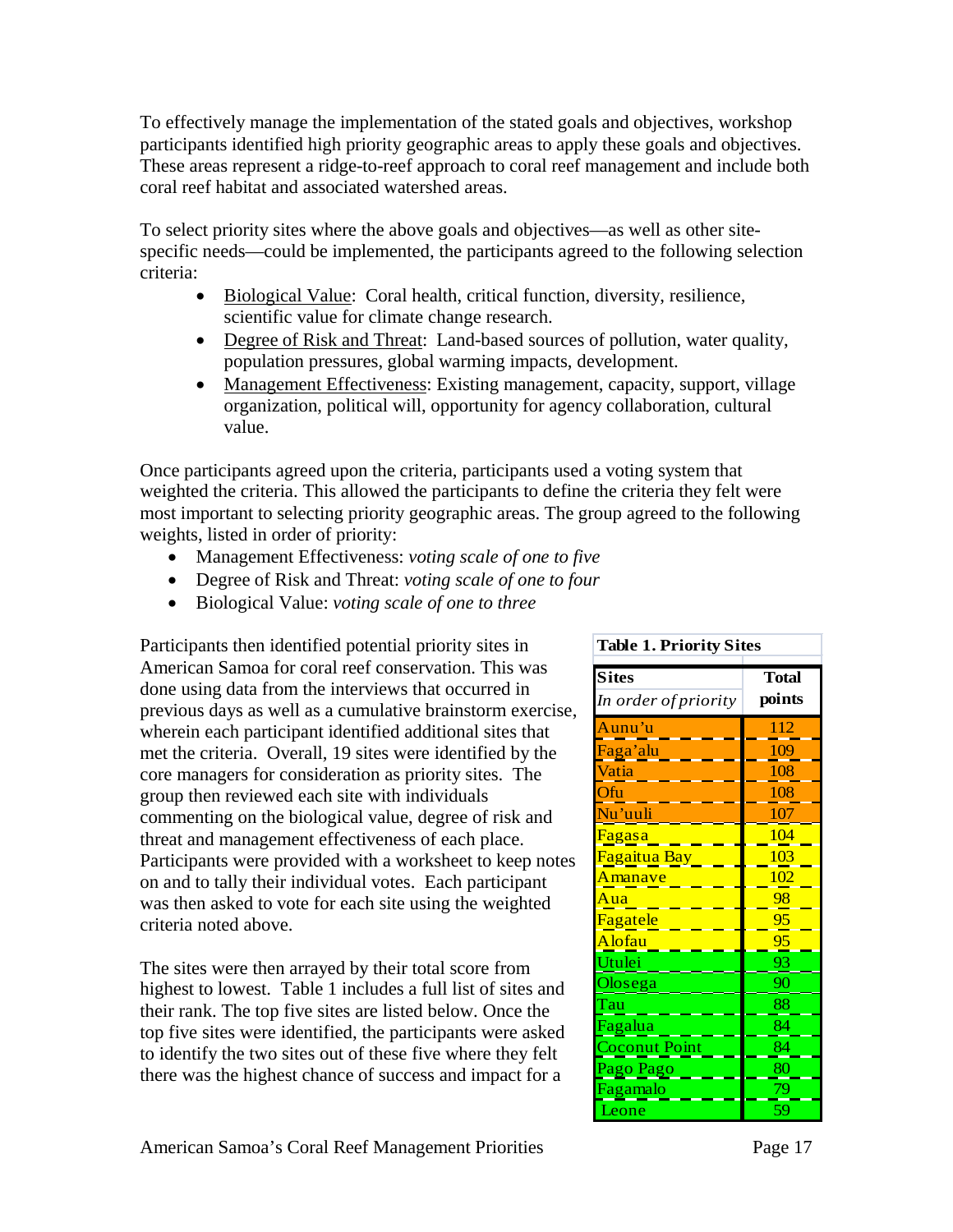locally based coral management and conservation effort. The final two are noted in bold below:

- **Faga'alu**
- **Vatia**
- Ofu
- Aunu'u
- Nu'uuli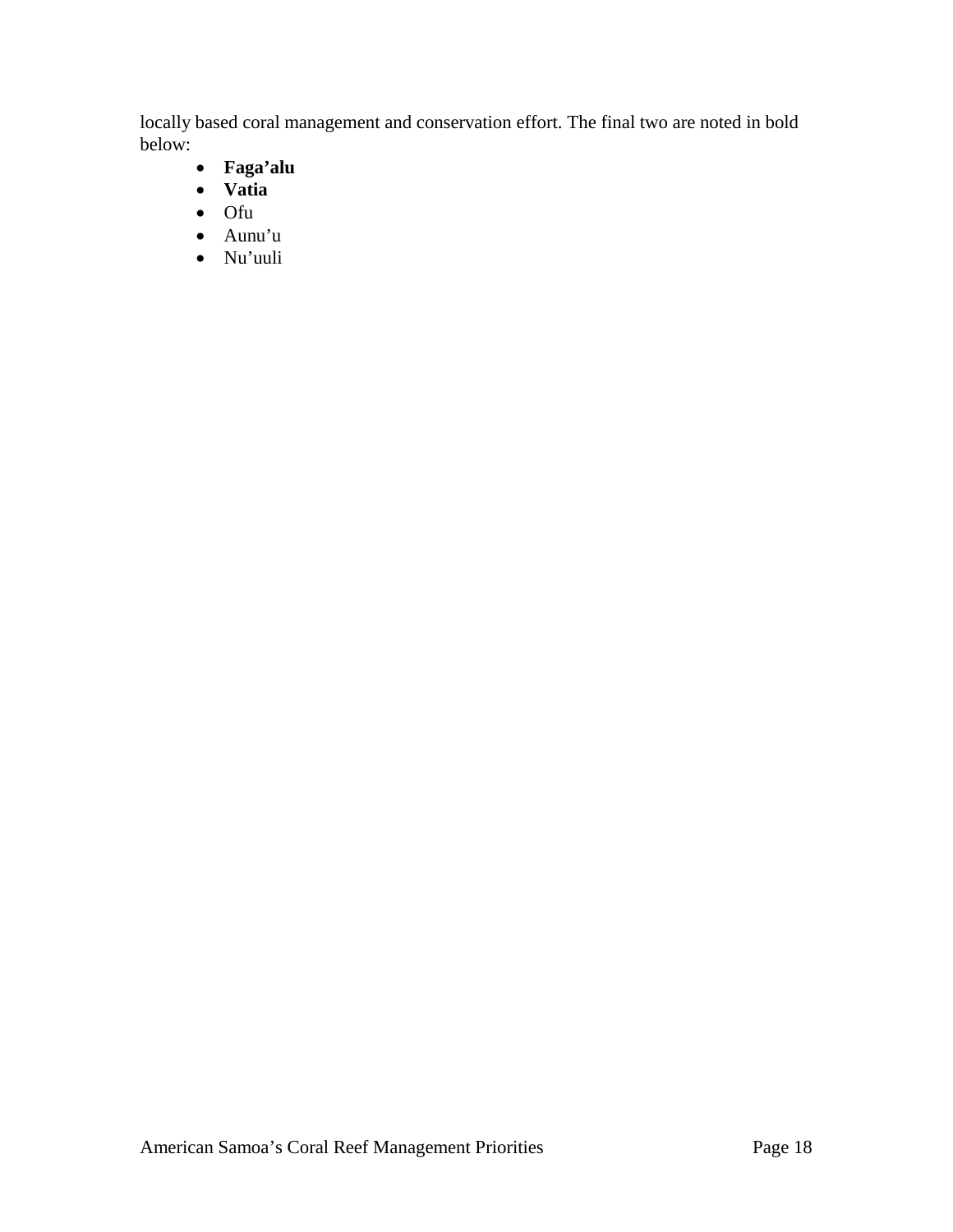# **SECTION FIVE: LINKAGES TO NOAA'S NATIONAL GOALS AND OBJECTIVES**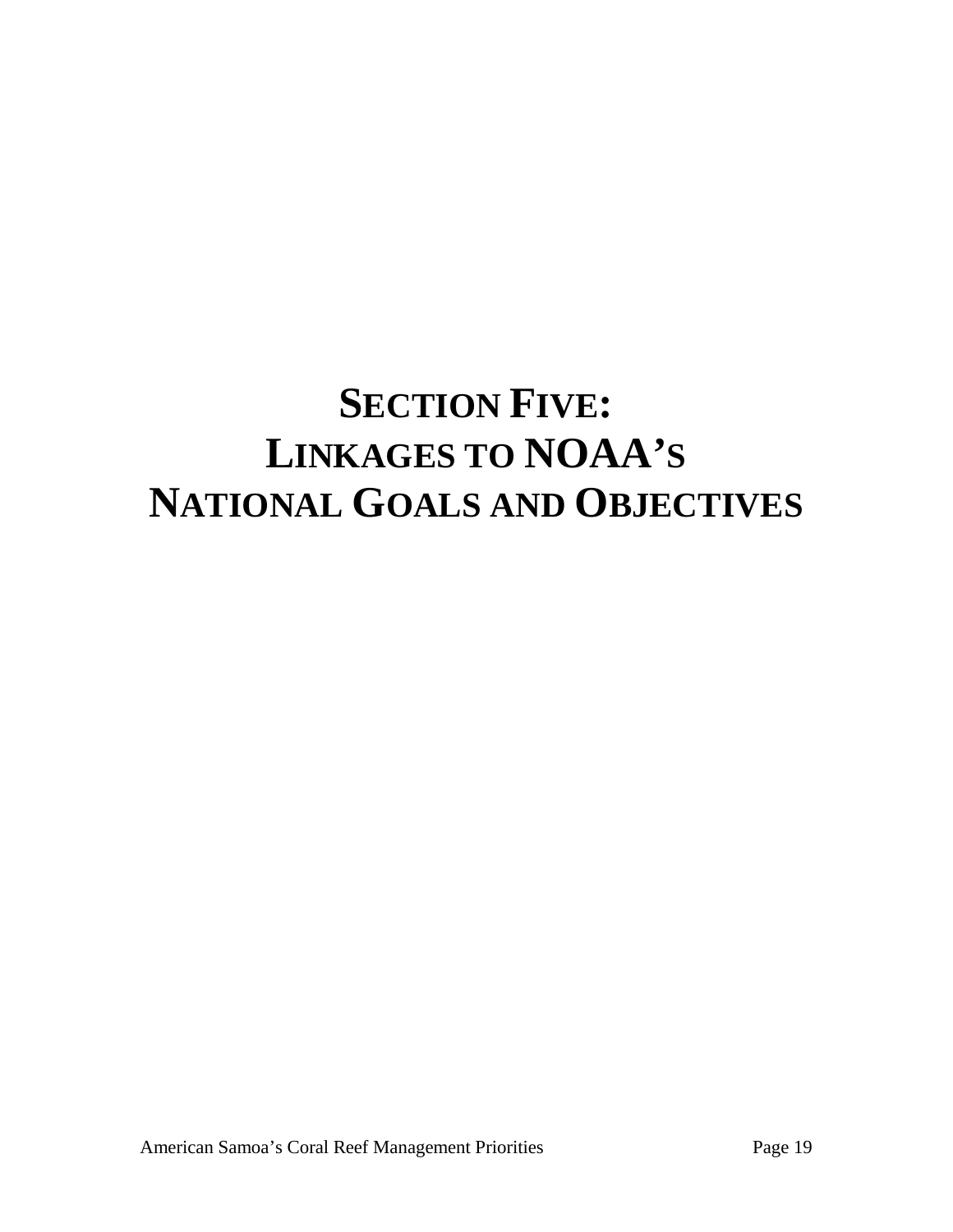## <span id="page-19-0"></span>Linkages to NOAA's National Goals and Objectives

Table 2 shows how American Samoa's Priority Goals and Objectives correlate to the CRCP's National Goals and Objectives for coral reef conservation (available at [http://coralreef.noaa.gov/aboutcrcp/strategy/currentgoals/\)](http://coralreef.noaa.gov/aboutcrcp/strategy/currentgoals/). Table 2 was developed after the American Samoa Coral Reef Management Priority Setting Process was completed to explicitly identify potential partnerships between the managers in American Samoa and NOAA CRCP. Addressing both local jurisdictional priorities and national goals and objectives will increase efficiency and leveraging of the resources available for coral reef conservation. NOAA CRCP will use this table to inform future investments in coral reef conservation in American Samoa.

|                           | Table 2. Correlation of American Samoa's Priority Goals and Objectives to CRCP's National Goals and Objectives for Coral |  |
|---------------------------|--------------------------------------------------------------------------------------------------------------------------|--|
| <b>Reef Conservation.</b> |                                                                                                                          |  |
|                           |                                                                                                                          |  |

| <b>American Samoa's Priority Goals and</b>  | <b>NOAA's National Goals and Objectives for Coral Reef</b>                                                          | <b>Explanation of Correlation</b>                   |
|---------------------------------------------|---------------------------------------------------------------------------------------------------------------------|-----------------------------------------------------|
| <b>Objectives</b>                           | <b>Conservation</b>                                                                                                 | (as needed)                                         |
|                                             | GOAL 1: TO MAINTAIN AND, WHERE NECESSARY, IMPROVE THE STATUS OF FISH STOCKS THROUGH PROTECTION AND SUSTAINABLE USE. |                                                     |
| Objective 1A: Effectively enforce           | Fishing Impacts Objective 3.2: Strengthen local agency and                                                          | No explanation needed.                              |
| regulations to sustainably manage marine    | community capacity for effective and consistent enforcement                                                         |                                                     |
| resources.                                  | of regulations or behaviors that reduce impacts of fishing on                                                       |                                                     |
|                                             | coral reef ecosystems.                                                                                              |                                                     |
| Objective 1B: To promote and facilitate the | <b>Fishing Impacts Goal 2</b>                                                                                       | American Samoa's objective identifies both          |
| development of a network of no-take         | Support effective implementation and management of marine                                                           | "no take" MPAs and the development of a             |
| Marine Protected Areas (MPAs) to assist     | protected areas (MPAs) and ecological networks of MPAs that                                                         | network of MPAs in American Samoa, which            |
| the territory in efforts to meet the 20%    | protect key coral reef ecosystem components and functions.                                                          | correlates to the national fishing impact goal on   |
| $\text{goal}^3$ , in addition to continuing |                                                                                                                     | MPA implementation and management. All              |
| the development and incorporation of other  | Fishing Impacts Objective 2.1: Identify, characterize and rank                                                      | the national objectives related to Fishing          |
| MPAs, some of which may be designated       | priority areas for protection within each jurisdiction, including                                                   | Impacts Goal 2 are listed, but the CRCP             |
| for purposes other than improving the       | (but not limited to):                                                                                               | recognizes that American Samoan resource            |
| status of fish stocks (e.g. resource        | • spawning sites, nursery habitats, or other areas critical to                                                      | agencies may or may not find all of these           |
| protection) into a wider network to ensure  | particular life-history stages                                                                                      | objectives applicable to their efforts at the local |
| the long-term health and sustainability of  | • biodiversity hotspots                                                                                             | scale.                                              |
| the region's coral reef resources.          | • areas with greatest resilience or potential for restoring                                                         |                                                     |
|                                             | resilience                                                                                                          |                                                     |
|                                             | • areas facing the greatest threats                                                                                 |                                                     |
|                                             |                                                                                                                     |                                                     |

<sup>3</sup> In 2000, late Governor Tauese Sunia directed the CRAG to develop a plan for protecting 20% of territorial coral reefs as "no-take" MPAs (Sunia, 2000 in Oram, 2008).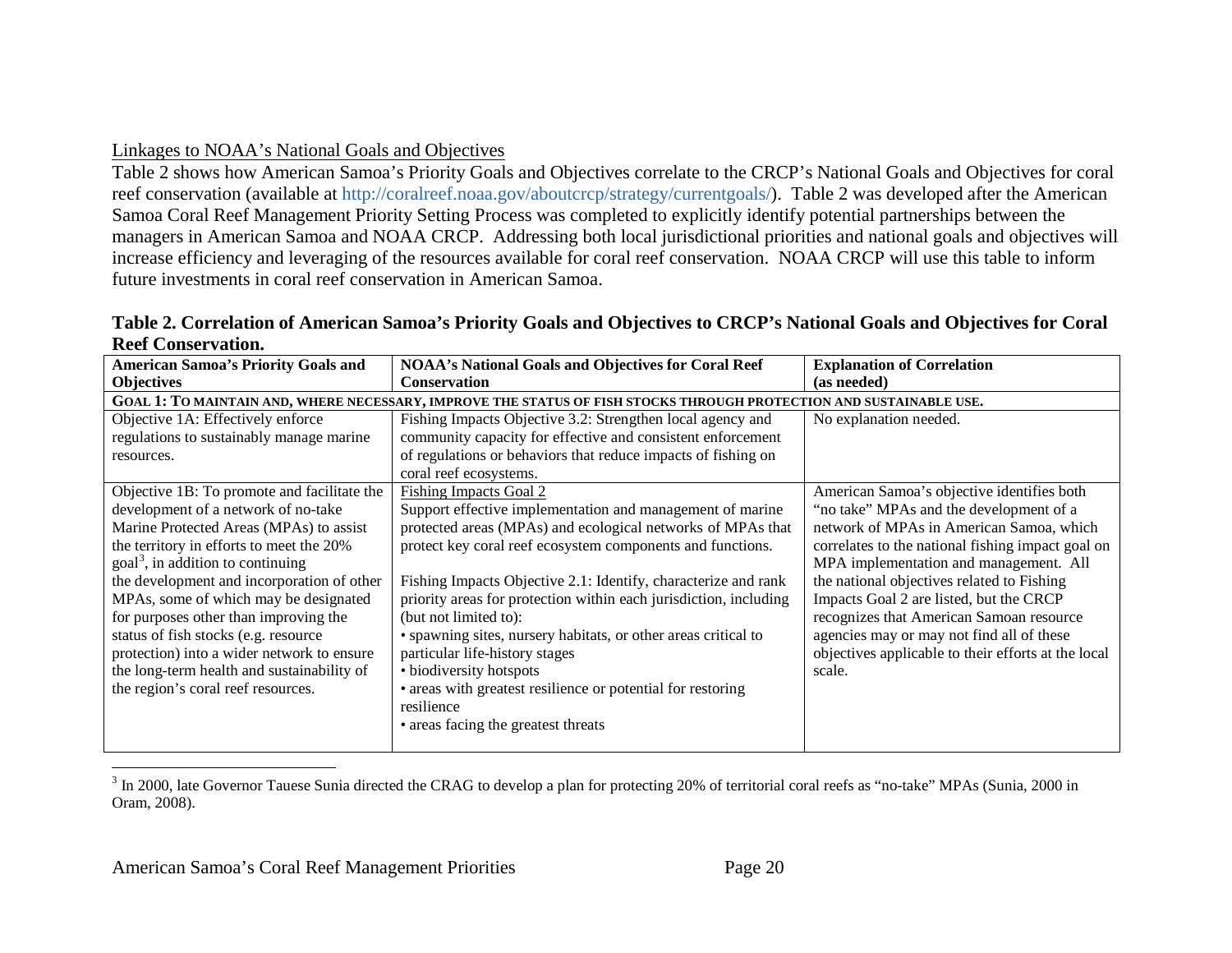|                                             | Fishing Impacts Objective 2.2: Synthesize research on the                                                                     |                                                  |
|---------------------------------------------|-------------------------------------------------------------------------------------------------------------------------------|--------------------------------------------------|
|                                             | performance of MPAs that protect key coral reef ecosystem                                                                     |                                                  |
|                                             | components and functions.                                                                                                     |                                                  |
|                                             |                                                                                                                               |                                                  |
|                                             | Fishing Impacts Objective 2.3: Using outputs of Objective 2.1                                                                 |                                                  |
|                                             | and 2.2, appropriate models and socioeconomic considerations,                                                                 |                                                  |
|                                             | identify MPAs that require increased protections or improved                                                                  |                                                  |
|                                             | management, and areas to be considered for siting of new                                                                      |                                                  |
|                                             | MPAs that protect key coral reef ecosystem components and                                                                     |                                                  |
|                                             | functions.                                                                                                                    |                                                  |
|                                             |                                                                                                                               |                                                  |
|                                             | Fishing Impacts Objective 2.4: Work with relevant agencies,                                                                   |                                                  |
|                                             | offices and communities to create, implement and improve the                                                                  |                                                  |
|                                             | management of MPAs that protect key coral reef ecosystem                                                                      |                                                  |
|                                             | components and functions.                                                                                                     |                                                  |
|                                             |                                                                                                                               |                                                  |
|                                             | Fishing Impacts Objective 2.5: Conduct biological and                                                                         |                                                  |
|                                             | socioeconomic research and monitoring to assess the                                                                           |                                                  |
|                                             | performance of MPAs with respect to protection and                                                                            |                                                  |
|                                             | restoration of key coral reef ecosystem components and                                                                        |                                                  |
|                                             | functions.                                                                                                                    |                                                  |
| Objective 1C: Strengthen fisheries          | Fishing Impact Objective 1.1: Support the creation or                                                                         | American Samoa's objective to strengthen         |
| regulations to increase stock abundance     | improvement of coral reef fisheries management plans that                                                                     | fisheries regulations correlates to the National |
| and occurrence of large coral reef fish on  | address ecological, social and economic considerations.                                                                       | Fishing Impact Objective 1.1. This national      |
| local reefs.                                |                                                                                                                               | objective highlights the need to support         |
|                                             |                                                                                                                               | improvements to fisheries management plans,      |
|                                             |                                                                                                                               | which serve as a basis for fishery management    |
|                                             |                                                                                                                               | regulations.                                     |
|                                             | GOAL 2: IMPROVE COASTAL WATERSHED QUALITY AND ENHANCE CORAL REEF ECOSYSTEM FUNCTION AND HEALTH BY REDUCING LAND-BASED SOURCES |                                                  |
| OF POLLUTION.                               |                                                                                                                               |                                                  |
| Objective 2A: Improve our understanding     | LBSP Impacts Objective 1.4: Promote an integrated effort to                                                                   | No explanation needed.                           |
| of the links between land-based sources of  | fill strategic science gaps that directly inform management                                                                   |                                                  |
| pollution and coral reef health through     | decisions related to planning and implementation activities in                                                                |                                                  |
| focused scientific research and monitoring  | priority coral reef ecosystems and associated watersheds.                                                                     |                                                  |
| so that site-specific actions and practices |                                                                                                                               |                                                  |
| can be developed and implemented.           |                                                                                                                               |                                                  |
| Objective 2B: Reduce runoff and resulting   | LBSP Impacts Objective 1.3: Implement watershed                                                                               | Best management practices referred to in the     |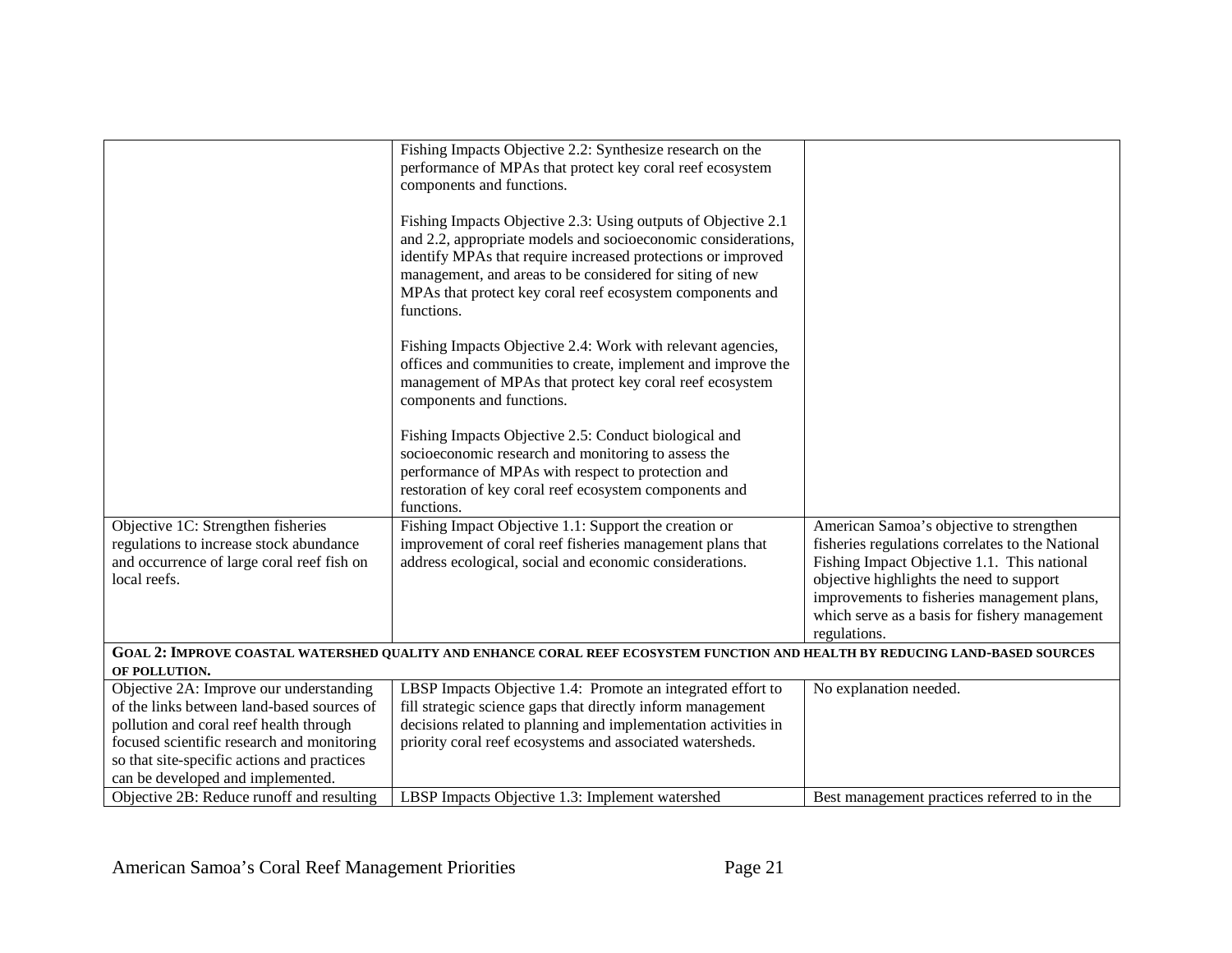| sedimentation loads to surface water and | management plans and relevant Local Action Strategies (LAS)     | American Samoa objective are generally found |
|------------------------------------------|-----------------------------------------------------------------|----------------------------------------------|
| reef systems by developing and           | within priority coral reef ecosystems and associated watersheds | in watershed management plans or in LAS.     |
| implementing best management practices.  | to improve water quality and enhance coral reef ecosystem       |                                              |
|                                          | resilience. Where needed, develop (or update) watershed         |                                              |
|                                          | management plans that incorporate coral reef protection         |                                              |
|                                          | measures.                                                       |                                              |
| Objective 2C: Reduce nutrient and        | GOAL 1: Reduce pollutant loading from watersheds to priority    | No explanation needed.                       |
| bacterial loading to surface and         | coral reef ecosystems.                                          |                                              |
| groundwater.                             |                                                                 |                                              |
|                                          | LBSP Impacts Objective 1.1: Identify and prioritize those coral |                                              |
|                                          | reef ecosystems and associated watersheds, within each          |                                              |
|                                          | jurisdiction, that will benefit the most from implementing      |                                              |
|                                          | management conservation strategies to reduce land-based         |                                              |
|                                          | sources of pollution.                                           |                                              |
|                                          |                                                                 |                                              |
|                                          | LBSP Impacts Objective 1.2: Identify and prioritize coastal and |                                              |
|                                          | upland areas for preservation, protection and restoration based |                                              |
|                                          | on the coral reef ecosystems and associated watershed areas     |                                              |
|                                          | identified in Objective 1.1.                                    |                                              |
|                                          |                                                                 |                                              |
|                                          | LBSP Impacts Objective 1.3: Implement watershed                 |                                              |
|                                          | management plans and relevant Local Action Strategies (LAS)     |                                              |
|                                          | within priority coral reef ecosystems and associated watersheds |                                              |
|                                          | to improve water quality and enhance coral reef ecosystem       |                                              |
|                                          | resilience. Where needed, develop (or update) watershed         |                                              |
|                                          | management plans that incorporate coral reef protection         |                                              |
|                                          | measures.                                                       |                                              |
|                                          |                                                                 |                                              |
|                                          | LBSP Impacts Objective 1.4: Promote an integrated effort to     |                                              |
|                                          | fill strategic science gaps that directly inform management     |                                              |
|                                          | decisions related to planning and implementation activities in  |                                              |
|                                          | priority coral reef ecosystems and associated watersheds.       |                                              |
|                                          |                                                                 |                                              |
|                                          | LBSP Impacts Objective 1.5: Determine the efficacy of           |                                              |
|                                          | management activities through coordinated baseline and          |                                              |
|                                          | performance monitoring to assess progress and adapt             |                                              |
|                                          | management actions as needed.                                   |                                              |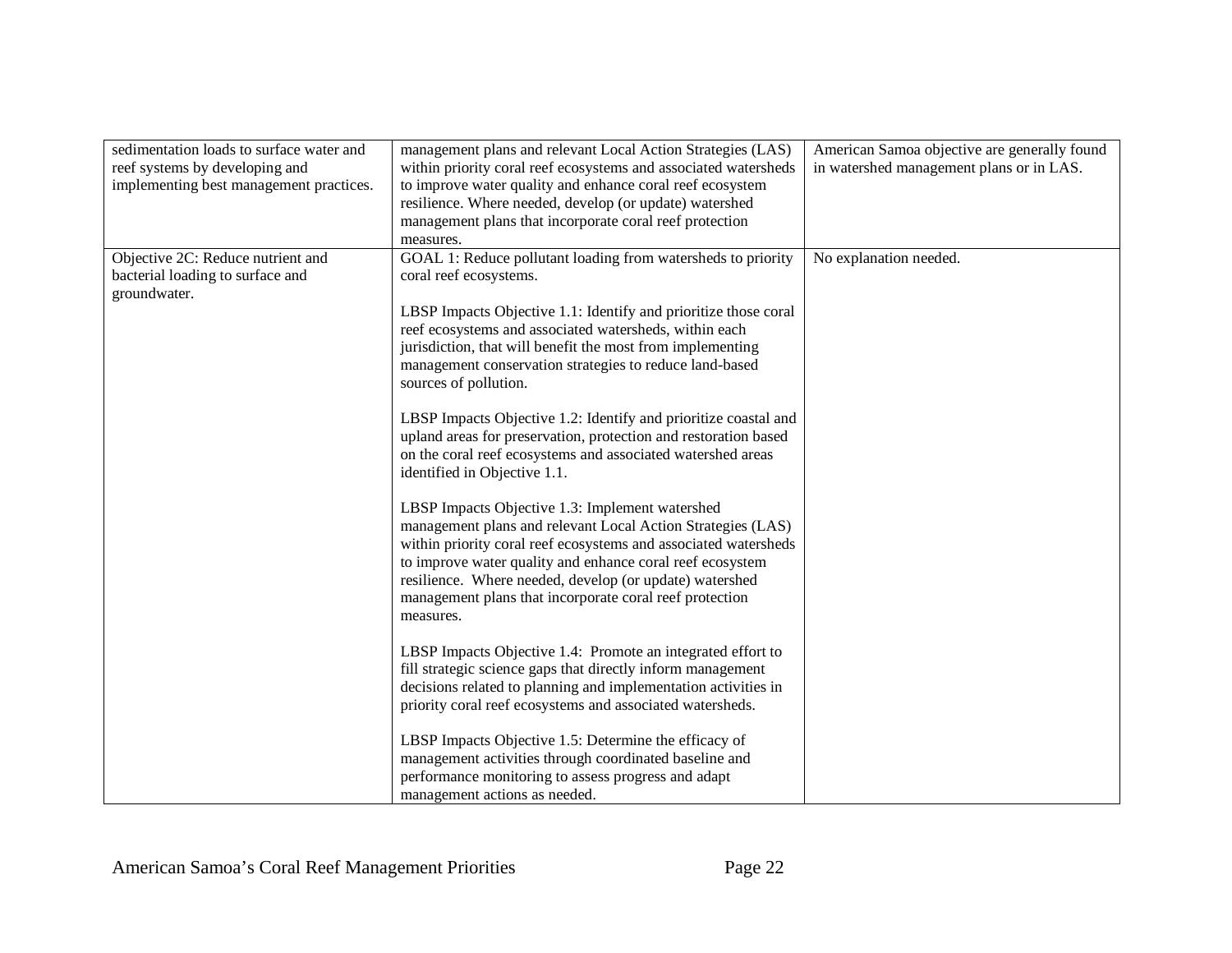| Objective 2D: Effectively enforce the     | LBSP Impacts Objective 3.4: Ensure that the necessary and                                                                        | Both the jurisdictional and national objectives  |
|-------------------------------------------|----------------------------------------------------------------------------------------------------------------------------------|--------------------------------------------------|
| existing land use regulations to manage   | consistent regulatory and programmatic framework exists and                                                                      | highlight the need to effectively enforce        |
| causes of land-based sources of pollution | is enforced to implement watershed management strategies                                                                         | existing rules related to reducing land-based    |
| and improve the marine environment.       | necessary to protect coral ecosystems.                                                                                           | sources of pollution.                            |
|                                           | GOAL 3: PLAN FOR AND MITIGATE THE EFFECTS OF GLOBAL CLIMATE CHANGE—INCLUDING CHANGES IN SEA TEMPERATURE, OCEAN ACIDIFICATION AND |                                                  |
| <b>SEA LEVEL RISE.</b>                    |                                                                                                                                  |                                                  |
| Objective 3A: Increase research and       | Climate Impacts Objective 1.5: In collaboration with reef                                                                        | National Climate Objectives 2.1 and 2.2 each     |
| monitoring to identify, implement and     | managers, develop, test and apply the best available science to                                                                  | identify aspects of research and monitoring that |
| support management strategies for         | provide new and innovative tools to help managers prepare and                                                                    | will support management strategies as            |
| reducing climate change and its impacts.  | respond to climate change and ocean acidification related                                                                        | identified in American Samoa's objective.        |
|                                           | impacts.                                                                                                                         | Further, National Climate Objectives 1.5 and     |
|                                           |                                                                                                                                  | 4.1 both address the need to develop, apply and  |
|                                           | Climate Impacts Objective 2.1: Characterize physical and                                                                         | test new management strategies for reducing      |
|                                           | chemical changes in coral reef environments by enhancing                                                                         | the impacts of climate change, which correlates  |
|                                           | question-based monitoring to fill gaps in our current                                                                            | to the section of the American Samoa objective   |
|                                           | observations. This both establishes a baseline to assess climate                                                                 | "identify [and] implement management             |
|                                           | change impacts on coral reef ecosystems and reveals changes                                                                      | strategies for reducing climate change and its   |
|                                           | through time.                                                                                                                    | impacts."                                        |
|                                           | Climate Impacts Objective 2.2: Characterize the responses of                                                                     |                                                  |
|                                           | coral reef ecosystems and their related components to climate                                                                    |                                                  |
|                                           | change and ocean acidification to separate impacts from                                                                          |                                                  |
|                                           | climate change and ocean acidification from impacts of other                                                                     |                                                  |
|                                           | environmental threats and to test the effectiveness of                                                                           |                                                  |
|                                           | management actions.                                                                                                              |                                                  |
|                                           |                                                                                                                                  |                                                  |
|                                           | Climate Impacts Objective 4.1: Facilitate the identification,                                                                    |                                                  |
|                                           | development and testing of intervention measures to reduce                                                                       |                                                  |
|                                           | stress from climate change and ocean acidification on coral                                                                      |                                                  |
|                                           | reef ecosystems in field settings.                                                                                               |                                                  |
| Objective 3B: Establish adaptive          | Climate Impacts Objective 1.5: In collaboration with reef                                                                        | National Climate Objective 1.5 identifies the    |
| management strategies tailored for        | managers, develop, test and apply the best available science to                                                                  | need to use the best available science and work  |
| American Samoa so as to maximize          | provide new and innovative tools to help managers prepare and                                                                    | with managers to develop new tools for           |
| resilience of coral reef ecosystems and   | respond to climate change and ocean acidification related                                                                        | managers to respond to climate related impacts.  |
| conduct scenario planning for ecosystem   | impacts.                                                                                                                         | These tools are likely to include adaptive       |
| alterations.                              |                                                                                                                                  | management strategies for maximizing reef        |
|                                           | Climate Impacts Objective 3.2: Through process studies and                                                                       | resilience. National Climate Objective 3.2       |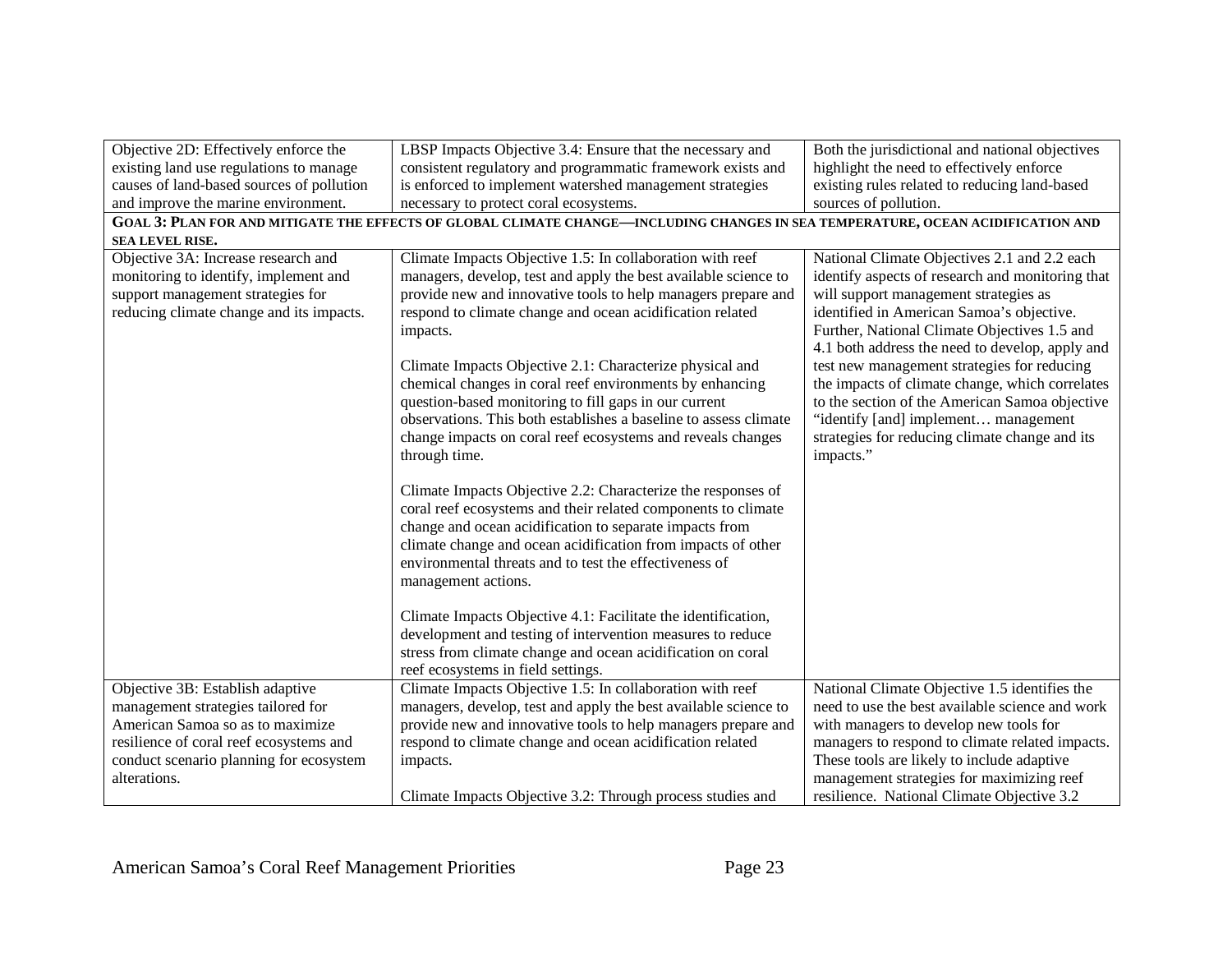|                                                                                                                                         | modeling, develop integrated impact models of changes in<br>coral reef ecosystems in response to the physical and chemical<br>processes associated with climate change and ocean<br>acidification, and the interactions of these processes with local<br>stressors.                   | correlates with the portion of the American<br>Samoa objective to conduct scenario planning<br>for the effects of climate change in reef<br>systems. Both objectives also call out the need<br>for this work to occur at the local level. |
|-----------------------------------------------------------------------------------------------------------------------------------------|---------------------------------------------------------------------------------------------------------------------------------------------------------------------------------------------------------------------------------------------------------------------------------------|-------------------------------------------------------------------------------------------------------------------------------------------------------------------------------------------------------------------------------------------|
| Objective 3C: Foster adaptation and<br>resilience of human communities and<br>economic systems to respond to climate<br>change impacts. | Climate Impacts Objective 2.3: Characterize socioeconomic<br>effects of climate change impacts on coral reef ecosystems to<br>identify vulnerable reef-dependent human communities and<br>understand the impacts to these communities.                                                | No explanation needed.                                                                                                                                                                                                                    |
|                                                                                                                                         | Climate Impacts Objective 3.3: Forecast and project climate<br>change and ocean acidification related impacts on reef-<br>dependent social and economic systems. Coupling of physical,<br>chemical, ecosystem and socioeconomic models will be<br>required to project future impacts. |                                                                                                                                                                                                                                           |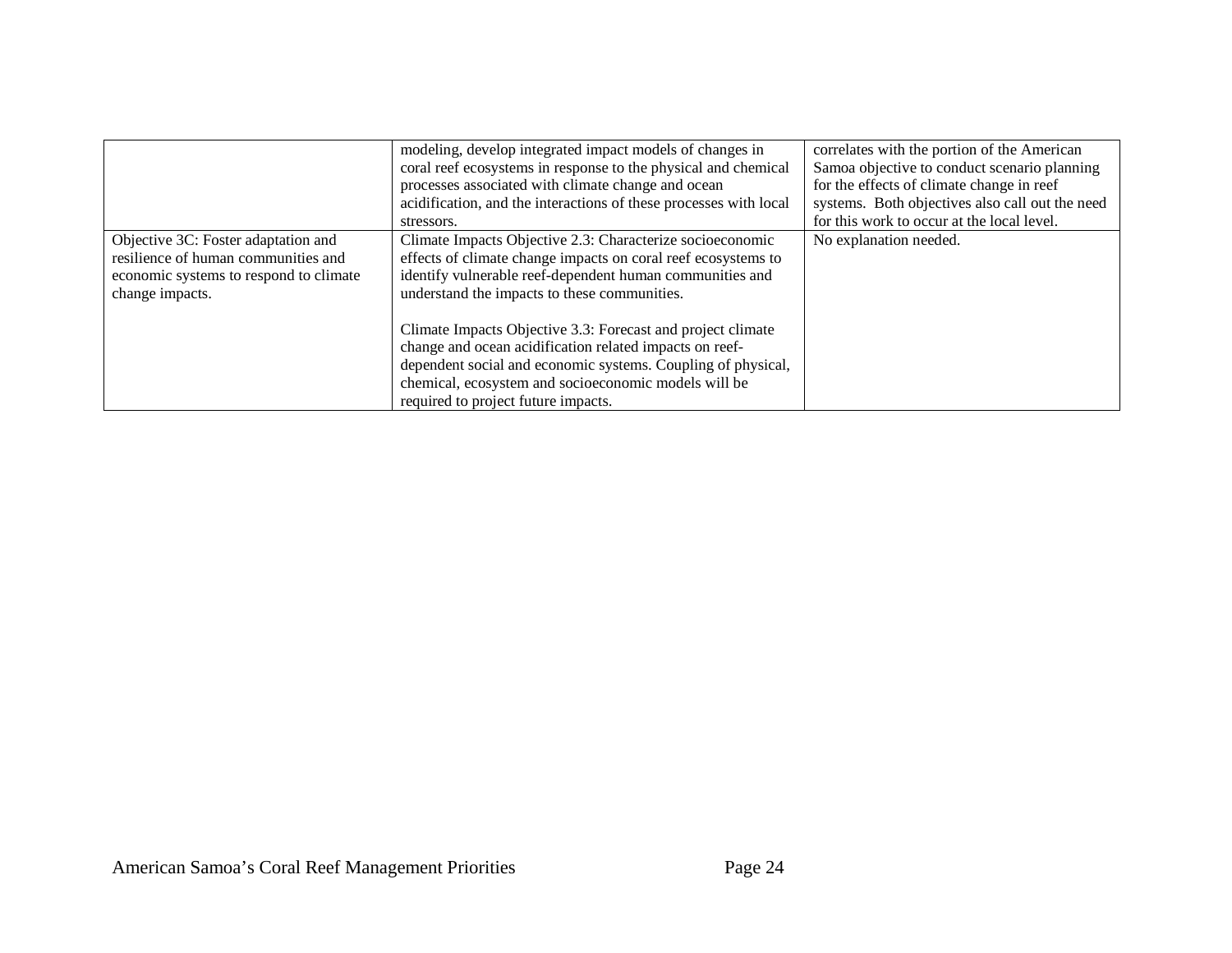# **APPENDIX 1: PRIORITY SETTING PROCESS PARTICIPANTS AND SUMMARY OF INSTITUTIONAL RESPONSIBILITIES**

#### **PRIORITY SETTING PROCESS PARTICIPANTS**

**Core Group: place-based managers of specific area of coral reef.** In consultation with the jurisdictional point-of-contact, additional individuals were invited to the workshop as technical experts. Each member of this group was invited to attend the workshop, to partake in an interview prior to the workshop and to participate in document revisions.

| Decision makers:           |                                                             |  |
|----------------------------|-------------------------------------------------------------|--|
| Faleseu Eliu Paopao        | Director, Department of Commerce                            |  |
| Ufagafa Ray Tulafono       | Director, Department of Marine and Wildlife Resources       |  |
| Dr. Toafa Vaiaga'e         | Director, American Samoa Environmental Protection<br>Agency |  |
| Mike Reynolds              | Superintendent, National Park of American Samoa             |  |
| Lelei Peau                 | Deputy Director, Department of Commerce                     |  |
| Seth Satele-Galea'i        | President, American Samoa Community College                 |  |
| <b>Workshop Attendees:</b> |                                                             |  |
| Peter Craig                | National Park of American Samoa                             |  |
| Jeremy Goldberg            | Coordinator, Coral Reef Advisory Group                      |  |
| <b>Marlowe Sabater</b>     | Chief Fisheries Biologist, DMWR                             |  |
| Doug Fenner                | Coral Reef Ecologist, DMWR                                  |  |
| <b>Ephraim Temple</b>      | ASCC-Sea Grant                                              |  |
| Fatima Sauafea-Leau        | National Marine Fisheries Service (NMFS), Pacific           |  |
|                            | Islands Regional Office                                     |  |
| Alice Lawrence             | <b>MPA Network Specialist, DMWR</b>                         |  |

Kevin Grant Deputy Superintendent, Fagatele Bay National Marine

Sanctuary

participant)

Program

Lucy Jacob No-Take MPA Program Lead, DMWR (day two

Christianera Tuitele American Samoa EPA (day one participant) Clare Shelton DOC/NOAA Coral Reef Management Fellow Don Vargo ASCC, Land Grant (day two participant) Sarah Eminhizer Environmental Planner, DOC Coastal Management

#### Phil Wiles **American Samoa EPA**

Absent from Workshop: Dan Aga **ASCC**, Land Grant Lauren Wetzell ASCC Doug Harper Territorial Planner, DOC

Elena Vaouli Water Program Manager, American Samoa EPA Gene Brighouse Superintendent, Fagatele Bay National Marine Sanctuary Reinette Thompson-Niko Acting Manager, DOC Coastal Management Program

American Samoa's Coral Reef Management Priorities Page 25

Domingo Ochavilla Fisheries Biologist, DMWR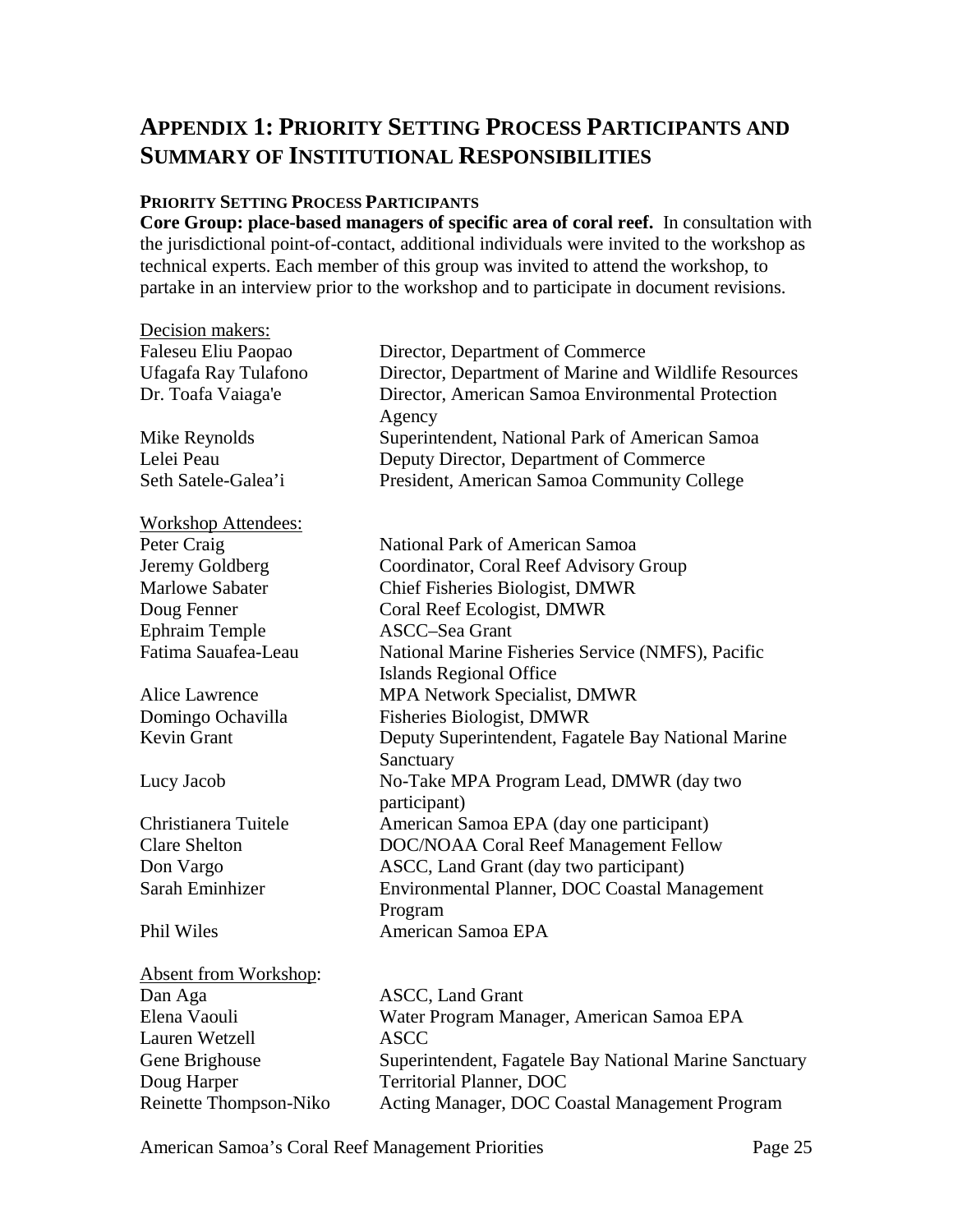Alyssa Edwards DOC/NOAA Coral Reef Management Fellow

**Advisors**: **managers of jurisdictions and populations impacting American Samoa's coral reefs.** Each member of this group was invited to an interview prior to the workshop and to participate in document revisions.

| Community-Based MPA Lead, DMWR                  |
|-------------------------------------------------|
| Wetlands Specialist, DOC                        |
| <b>Education Coordinator Working Team</b>       |
| <b>ASCC Land Grant</b>                          |
| <b>Enforcement Coordinator, DMWR</b>            |
| Fish Biologist, DMWR                            |
| American Samoa EPA                              |
| US Department of Agriculture, Natural Resources |
| <b>Conservation Service</b>                     |
| US Fish and Wildlife Service                    |
| US Fish and Wildlife Service                    |
|                                                 |

**Science Advisors: members of the scientific community with specific expertise on issues relating to American Samoa's coral reefs.** Each member of this group was invited to review documents in preparation of the workshop as well as drafts of the Priority Setting document.

| Alan Friedlander<br>University of Hawai'i<br><b>NMFS Pacific Islands Regional Office</b><br>Gerry Davis<br>Al Everson<br><b>NMFS</b> Pacific Islands Regional Office<br>Arielle Levine<br><b>NMFS Pacific Islands Fisheries Science Center</b><br><b>Rusty Brainard</b><br><b>Ecosystem Division (CRED)</b><br><b>NOAA Coastal Programs Division</b><br><b>Steve Frano</b><br>NOS NCCOS, Biogeography Branch<br><b>Mark Monaco</b><br>NMFS Pacific Islands Fisheries Science Center, CRED<br>Joyce Miller<br>Bernardo Vargas-Angel<br>NMFS Pacific Islands Fisheries Science Center, CRED<br>Kerry Grimshaw<br>NMFS Pacific Islands Fisheries Science Center, CRED<br>Mike Hamnett<br>University of Hawai'i<br>Pacific Marine Resource Institute<br>Pete Houk<br><b>Chuck Birkeland</b><br>University of Hawai'i<br>Hawai'i Division of Aquatic Resources<br>Greta Aeby<br>Ali Green<br>The Nature Conservancy<br>Fini Aitaoto<br>Western Pacific Regional Fishery Management Council<br>(WPRFMC) | <b>Bob Richmond</b>  | University of Hawai'i                                     |
|---------------------------------------------------------------------------------------------------------------------------------------------------------------------------------------------------------------------------------------------------------------------------------------------------------------------------------------------------------------------------------------------------------------------------------------------------------------------------------------------------------------------------------------------------------------------------------------------------------------------------------------------------------------------------------------------------------------------------------------------------------------------------------------------------------------------------------------------------------------------------------------------------------------------------------------------------------------------------------------------------|----------------------|-----------------------------------------------------------|
|                                                                                                                                                                                                                                                                                                                                                                                                                                                                                                                                                                                                                                                                                                                                                                                                                                                                                                                                                                                                   |                      |                                                           |
|                                                                                                                                                                                                                                                                                                                                                                                                                                                                                                                                                                                                                                                                                                                                                                                                                                                                                                                                                                                                   |                      |                                                           |
|                                                                                                                                                                                                                                                                                                                                                                                                                                                                                                                                                                                                                                                                                                                                                                                                                                                                                                                                                                                                   |                      |                                                           |
|                                                                                                                                                                                                                                                                                                                                                                                                                                                                                                                                                                                                                                                                                                                                                                                                                                                                                                                                                                                                   |                      |                                                           |
|                                                                                                                                                                                                                                                                                                                                                                                                                                                                                                                                                                                                                                                                                                                                                                                                                                                                                                                                                                                                   |                      | NMFS Pacific Islands Fisheries Science Center, Coral Reef |
|                                                                                                                                                                                                                                                                                                                                                                                                                                                                                                                                                                                                                                                                                                                                                                                                                                                                                                                                                                                                   |                      |                                                           |
|                                                                                                                                                                                                                                                                                                                                                                                                                                                                                                                                                                                                                                                                                                                                                                                                                                                                                                                                                                                                   |                      |                                                           |
|                                                                                                                                                                                                                                                                                                                                                                                                                                                                                                                                                                                                                                                                                                                                                                                                                                                                                                                                                                                                   |                      |                                                           |
|                                                                                                                                                                                                                                                                                                                                                                                                                                                                                                                                                                                                                                                                                                                                                                                                                                                                                                                                                                                                   |                      |                                                           |
|                                                                                                                                                                                                                                                                                                                                                                                                                                                                                                                                                                                                                                                                                                                                                                                                                                                                                                                                                                                                   |                      |                                                           |
|                                                                                                                                                                                                                                                                                                                                                                                                                                                                                                                                                                                                                                                                                                                                                                                                                                                                                                                                                                                                   |                      |                                                           |
|                                                                                                                                                                                                                                                                                                                                                                                                                                                                                                                                                                                                                                                                                                                                                                                                                                                                                                                                                                                                   |                      |                                                           |
|                                                                                                                                                                                                                                                                                                                                                                                                                                                                                                                                                                                                                                                                                                                                                                                                                                                                                                                                                                                                   |                      |                                                           |
|                                                                                                                                                                                                                                                                                                                                                                                                                                                                                                                                                                                                                                                                                                                                                                                                                                                                                                                                                                                                   |                      |                                                           |
|                                                                                                                                                                                                                                                                                                                                                                                                                                                                                                                                                                                                                                                                                                                                                                                                                                                                                                                                                                                                   |                      |                                                           |
|                                                                                                                                                                                                                                                                                                                                                                                                                                                                                                                                                                                                                                                                                                                                                                                                                                                                                                                                                                                                   |                      |                                                           |
|                                                                                                                                                                                                                                                                                                                                                                                                                                                                                                                                                                                                                                                                                                                                                                                                                                                                                                                                                                                                   |                      |                                                           |
|                                                                                                                                                                                                                                                                                                                                                                                                                                                                                                                                                                                                                                                                                                                                                                                                                                                                                                                                                                                                   | <b>Kitty Simonds</b> | <b>Executive Director, WPRFMC</b>                         |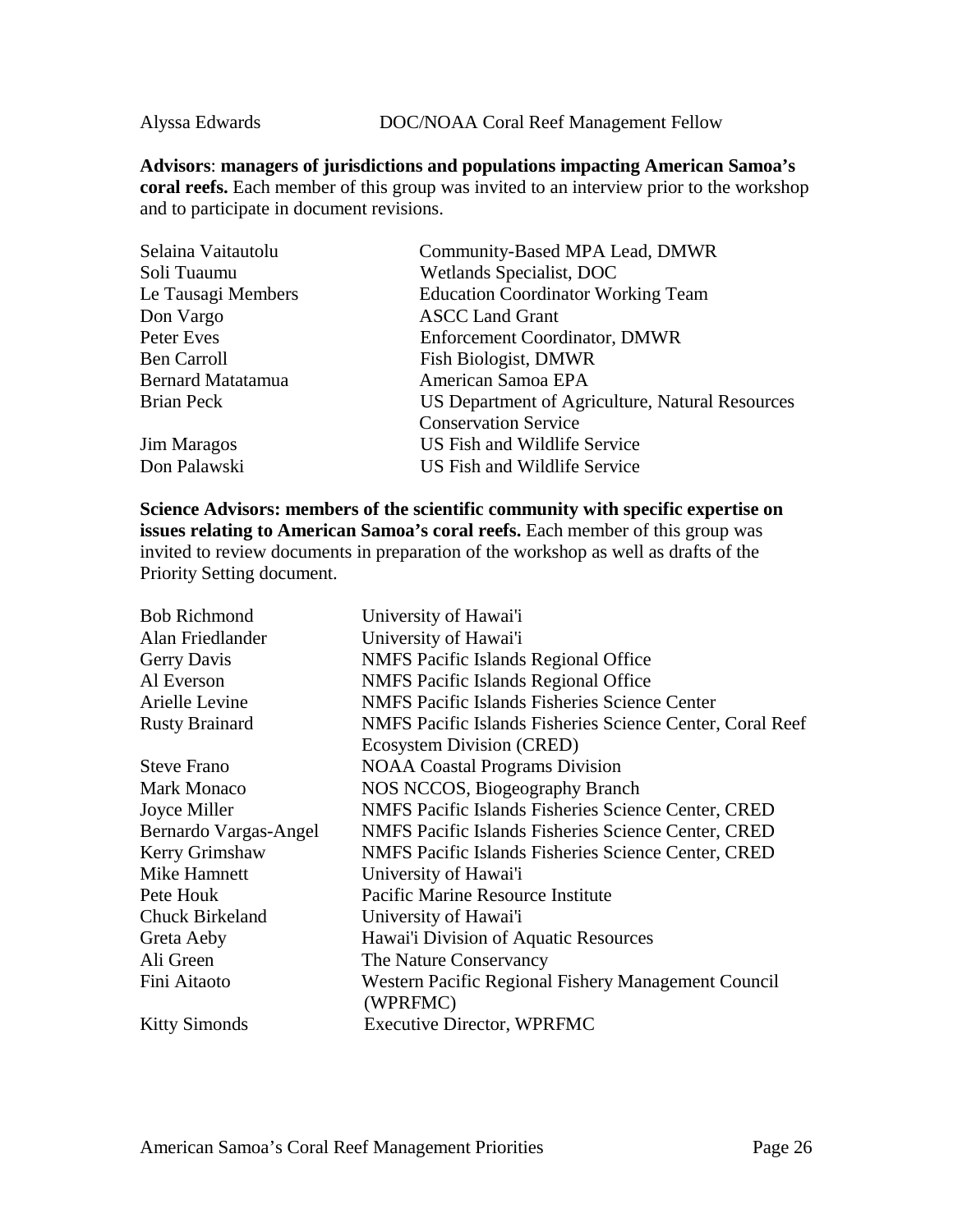#### **SUMMARY OF INSTITUTIONAL RESPONSIBILITIES**

A summary of the key agencies and their existing coral management priorities and goals follows:

**American Samoa Department of Commerce (DOC)** is responsible for the management of economic development and environmental protections for the territory of American Samoa. The department is comprised of six divisions, each with specific missions and goals that contribute to the overall mandate of the department.

**American Samoa Coral Reef Advisory Group (CRAG)** is the working body of the Coral Reef Initiative. The Coral Reef Advisory Group is a formalized collaboration of five different agencies in the territory, all of which have links to the coral reef environment and management: the Department of Marine and Wildlife Resources (DMWR), the Department of Commerce (DOC), American Samoa Environmental Protection Agency (ASEPA), the American Samoa Community College (ASCC) and the National Park of American Samoa. The group receives its mandate via the governor's office as a functioning advisory task force.

Since its conception, CRAG has undertaken many successful management and science activities. Through close collaboration and cooperation, CRAG has enhanced management effectiveness and continually strives for ever better alignment with other entities that have common interests in coral reef conservation. The group utilizes innovative and creative opportunities to educate local landowners, fishermen, children and cultural leaders on the importance of resource preservation not only for now, but for future generations as well.

CRAG member agencies work together by mutual consensus to manage coral reefs in American Samoa by planning achievable programs, identifying and collaborating with other partners, obtaining funding for projects, tracking project compliance, promoting public awareness and developing local capacity for eventual self-sustainability.

#### **American Samoa Department of Marine and Wildlife Resources (DMWR)**

promotes the sustainable utilization of both marine and wildlife resources in the territory of American Samoa. The mission of the department is to manage, protect, preserve and perpetuate the marine and wildlife resources in the territory. The following functional statements expand upon the DMWR mission statement. (1) Prepare and develop comprehensive plans for the management, protection and preservation of marine and wildlife resources in American Samoa. (2) Conduct studies, investigations and research relative to the commercial and recreational utilization of our fisheries and wildlife resources. (3) In coordination with the office of Samoan Affairs, conduct education and training programs relating to the management and preservation of marine and wildlife resources. (4) Collect, analyze and disseminate data and information relating to the marine and wildlife resources in the territory. (5) Adopt, amend and enforce rules and regulations consistent with the laws of the American Samoan government. (6) Accept, receive and administer grants, local funds or gifts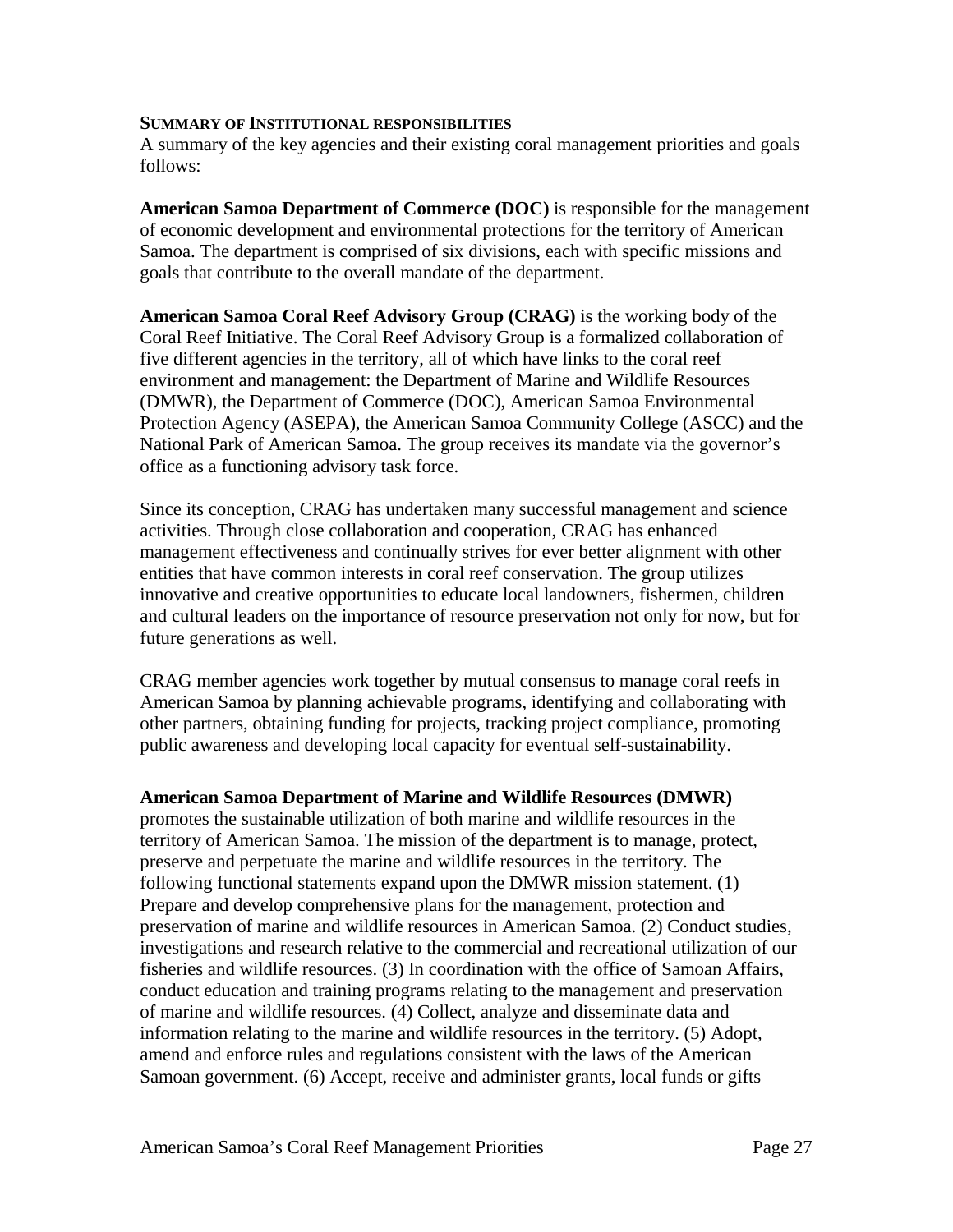from public and private agencies, including local and federal governments for the purpose of carrying out the functions of the department.

**American Samoa Environmental Protection Agency (ASEPA)** protects human health and safeguards the natural environment—air, water and land—upon which life depends. ASEPA's purpose is to ensure the following:

- All residents of American Samoa are protected from significant risks to human health and the environment where they live, learn and work.
- Efforts to reduce environmental risk are based on the best available scientific information.
- American Samoan and federal laws that protect human health and the environment are enforced fairly and effectively.
- Environmental protection is an integral consideration in American Samoa and Western Samoa policies concerning natural resources, human health, economic growth, energy, transportation, agriculture, industry and international trade, and these factors are similarly considered in establishing environmental policy.
- All parts of society—villages/communities, individuals, business and government—have access to accurate information sufficient to effectively participate in managing human health and environmental risks.
- Environmental protection contributes to making our communities and ecosystems diverse, sustainable and economically productive.
- American Samoa works with other states and nations to protect the global environment.

The ASEPA is one hundred percent funded by the U.S. EPA Region 9 through an EPA Consolidated Environmental Program Grant awarded on a fiscal year budget period. At present, the Consolidated Grant consists of the following categorical grant funding: Clean Water Act (CWA); Safe Drinking Water Act (SDWA); Resource Conservation and Recovery Act (RCRA); Clean Air Act (CAA); Federal Fungicide, Insecticide and Rodenticide Act (FFIRA); and the Beach Grant Act. To be eligible to receive this funding, the ASEPA must meet specific environmental and technical mandates as set forth in EPA law and regulations. ASEPA programs and activities must include the planning, development, implementation and enforcement strategies, objectives and goals to accomplish this mission.

**American Samoa Community College (ASCC)** was established in 1970 to provide post-secondary education opportunities in the liberal arts, teacher training, vocationaltechnical education and general education to the residents of American Samoa. ASCC offers Associate of Arts and Associate of Science degrees as well as certificate programs in a variety of academic and technical areas.

**ASCC Community and Natural Resources (Land Grant) Programs** 

In 1981, ASCC was designated a Land Grant College. Federal funds were provided to develop programs in agriculture, family and consumer sciences, 4-H youth development and forestry. The three major components of the program are instruction, extension and research.

**ASCC Sea Grant** Environmental stewardship, long-term economic development and responsible use of America's coastal, ocean and Great Lakes resources are at

American Samoa's Coral Reef Management Priorities **Page 28** Page 28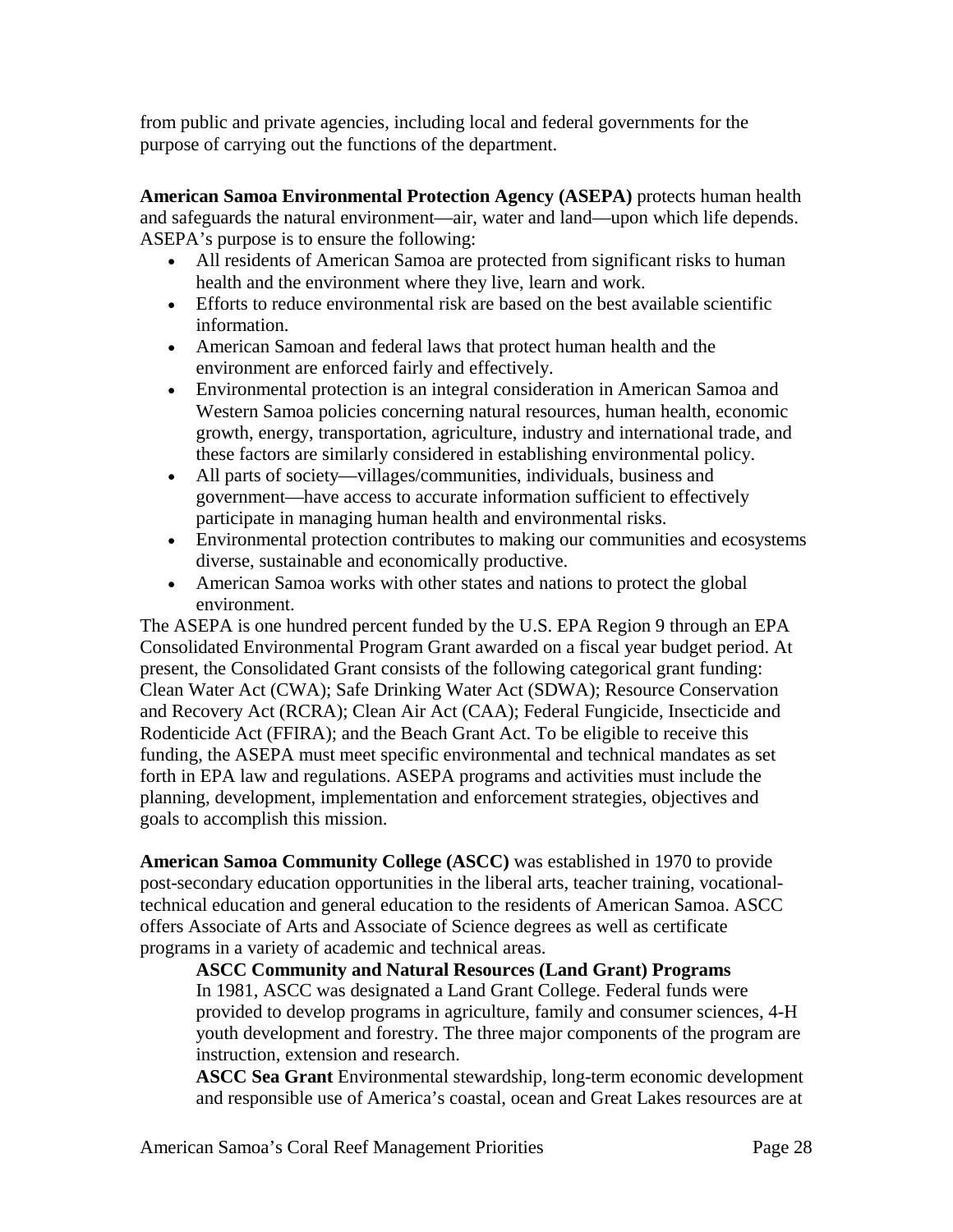the heart of Sea Grant's mission. Sea Grant is a nationwide network (administered through NOAA), of 32 university-based programs that work with coastal communities. The National Sea Grant College Program engages this network of the nation's top universities in conducting scientific research, education, training and extension projects designed to foster science-based decisions about the use and conservation of our aquatic resources. The University of Hawai'i Sea Grant Program has placed an extension agent in American Samoa. The extension agent engages in marine science education in the jurisdiction through courses administered by the American Samoa Community College.

**National Park of American Samoa** was established by the U.S. Congress "… to preserve and protect the tropical forest and archeological and cultural resources of American Samoa, and of associated reefs, to maintain the habitat of flying foxes, preserve the ecological balance of the Samoan tropical forest, and, consistent with the preservation of these resources, to provide for the enjoyment of the unique resources of the Samoan tropical forest by visitors from around the world." The National Park is really "three parks" on four separate islands. Ofu and Olosega have the most accessible coral reefs and miles of beaches. Tutuila has road-accessible forests, native wildlife and scenic coastline.

**Fagatele Bay National Marine Sanctuary** comprises a fringing coral reef ecosystem nestled within an eroded volcanic crater on the island of Tutuila, American Samoa. This smallest and most remote of all the National Marine Sanctuaries is the only true tropical reef in the program.

Fagatele Bay National Marine Sanctuary was designated in 1986 in response to a proposal from the American Samoa government to the (then) National Marine Sanctuary Program. The Office of National Marine Sanctuaries protects and preserves natural and cultural resources in areas of special significance in the oceans and Great Lakes of the United States. There are 13 sanctuaries and 1 marine national monument in the sanctuary system ranging from Stellwagen Bank off Cape Cod to the Channel Islands in southern California. All manage their precious resources through a combination of education, research, long-term monitoring, regulation and enforcement.

**The Pacific Islands Regional Office (PIRO)** and **The Pacific Islands Fisheries Science Center (PIFSC)** of the National Marine Fisheries Service (NMFS) are part of NOAA. PIRO manages programs that support both domestic and international conservation and management of living marine resources within the Pacific. The Pacific Islands Region is comprised of American Samoa, Guam, Hawaii, the Northern Mariana Islands and other U.S. Pacific islands. PIRO is responsible for assisting the [Western Pacific Regional](http://www.wpcouncil.org/)  [Fishery Management Council](http://www.wpcouncil.org/) (see below) in the development of fishery management plans and amendments, drafting and implementing federal fishery regulations, issuing federal fishing permits and monitoring fisheries through its observer program. Other major responsibilities include the conservation and recovery of protected species, the preservation and restoration of marine habitat and the coordination with international organizations to implement and monitor fishery agreements and treaties. PIRO has one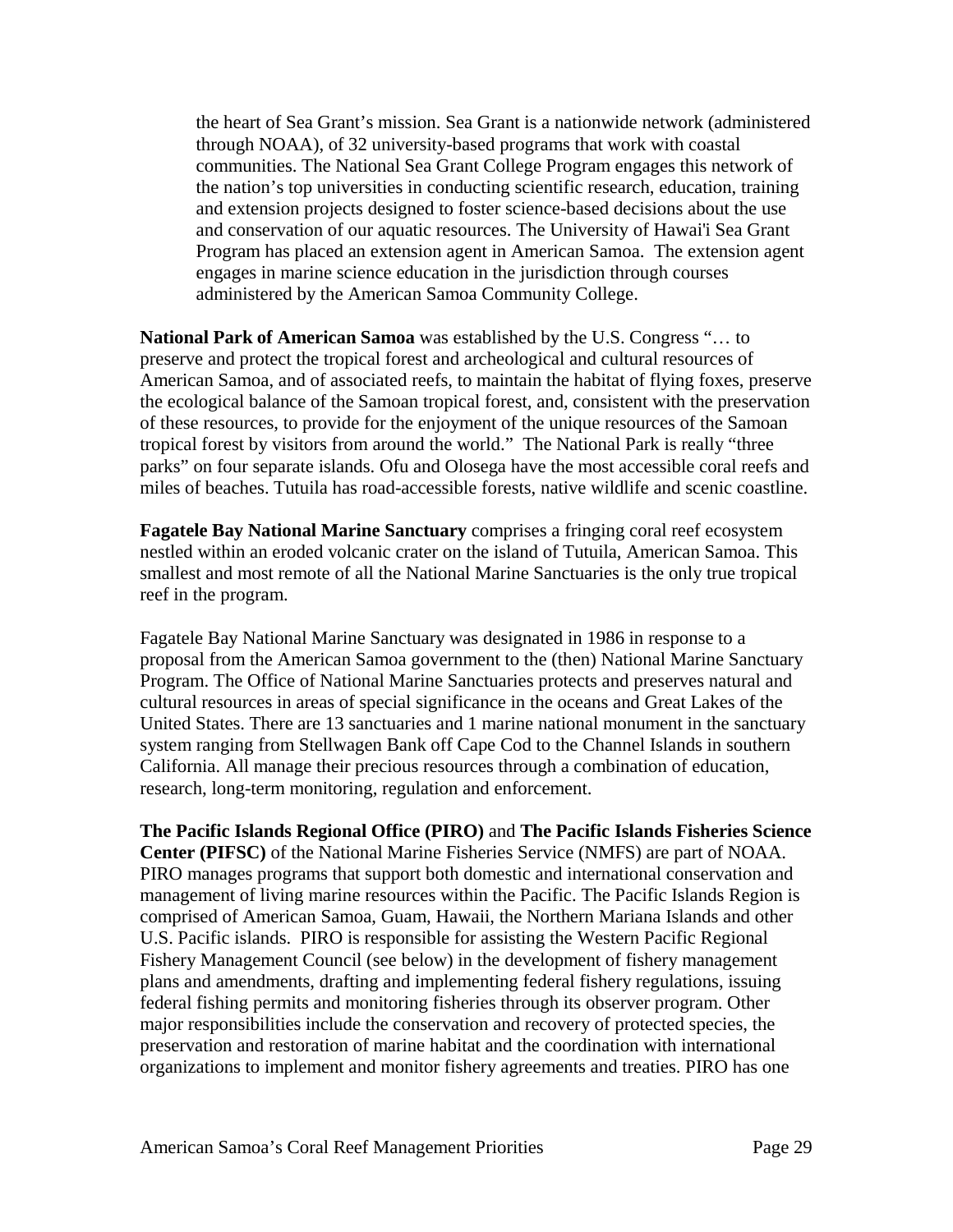field office located in Pago Pago, American Samoa, and staff located in Guam and the Commonwealth of the Northern Mariana Islands.<sup>[4](#page-29-0)</sup>

The Coral Reef Ecosystem Division (CRED) of the [Pacific Islands Fisheries Science](http://www.nmfs.hawaii.edu/)  [Center](http://www.nmfs.hawaii.edu/) (supported by the CRCP) provides sound science to enable informed and effective implementation of ecosystem-based management and conservation strategies for coral reef ecosystems of the U.S.-affiliated Pacific Islands Region. The Division leads an integrated, interdisciplinary program of ecosystem assessment and long-term monitoring, benthic habitat mapping, and applied research on the coral reef ecosystems of 50 primary islands and atolls including American Samoa.<sup>[5](#page-29-1)</sup>

## **Western Pacific Regional Fishery Management Council (WPRFMC)**

The Western Pacific Regional Fishery Management Council is one of eight regional Fishery Management Councils. Management measures created by the Council and approved by the Secretary of Commerce are implemented by the National Marine Fisheries Service (NMFS) Pacific Islands Regional Office and enforced by the NOAA Office of Law Enforcement, the U.S. Coast Guard 14th District and local enforcement agencies.<sup>[6](#page-29-2)</sup>

Fisheries 0 to 3 miles from shore are managed by the Territorial government. Fishery management measures for the US exclusive economic zone (EEZ) beyond 3 miles are found in the American Samoa Fishery Ecosystem Plan (FEP) and the Pacific Pelagics FEP. The American Samoa FEP covers all but the pelagic species and includes a management structure that emphasizes community participation and enhanced consideration of the habitat and ecosystem, protected species and other elements not typically incorporated in fishery management decision-making. Enforcement of federal fishery regulations is handled through a joint federal-territorial partnership. $\frac{7}{2}$  $\frac{7}{2}$  $\frac{7}{2}$ 

**United States Fish and Wildlife Service (USFWS)** works to conserve, protect and enhance fish, wildlife, plants and their habitats. To achieve their mission, they engage in a number of activities, including enforcement of federal wildlife laws, protection of endangered species, conservation and restoration of wildlife habitats and management of migratory birds.

The Pacific Region includes the states of Hawaii, Idaho, Oregon and Washington and Pacific island territories and U.S. affiliated states. This includes the territories of American Samoa, Guam and the Commonwealth of the Northern Mariana Islands as well as the Freely Associated States of the Federated States of Micronesia, the Republic of the Marshall Islands and the Republic of Palau under the Compacts of Free Association.

 <sup>4</sup> http://www.fpir.noaa.gov/DIR/dir\_index.html

<span id="page-29-2"></span><span id="page-29-1"></span><span id="page-29-0"></span><sup>5</sup> http://www.nmfs.hawaii.edu/cred/index.php<br>6 http://www.wpcouncil.org/about/

<span id="page-29-3"></span><sup>7</sup> http://www.wpcouncil.org/AmericanSamoa.htm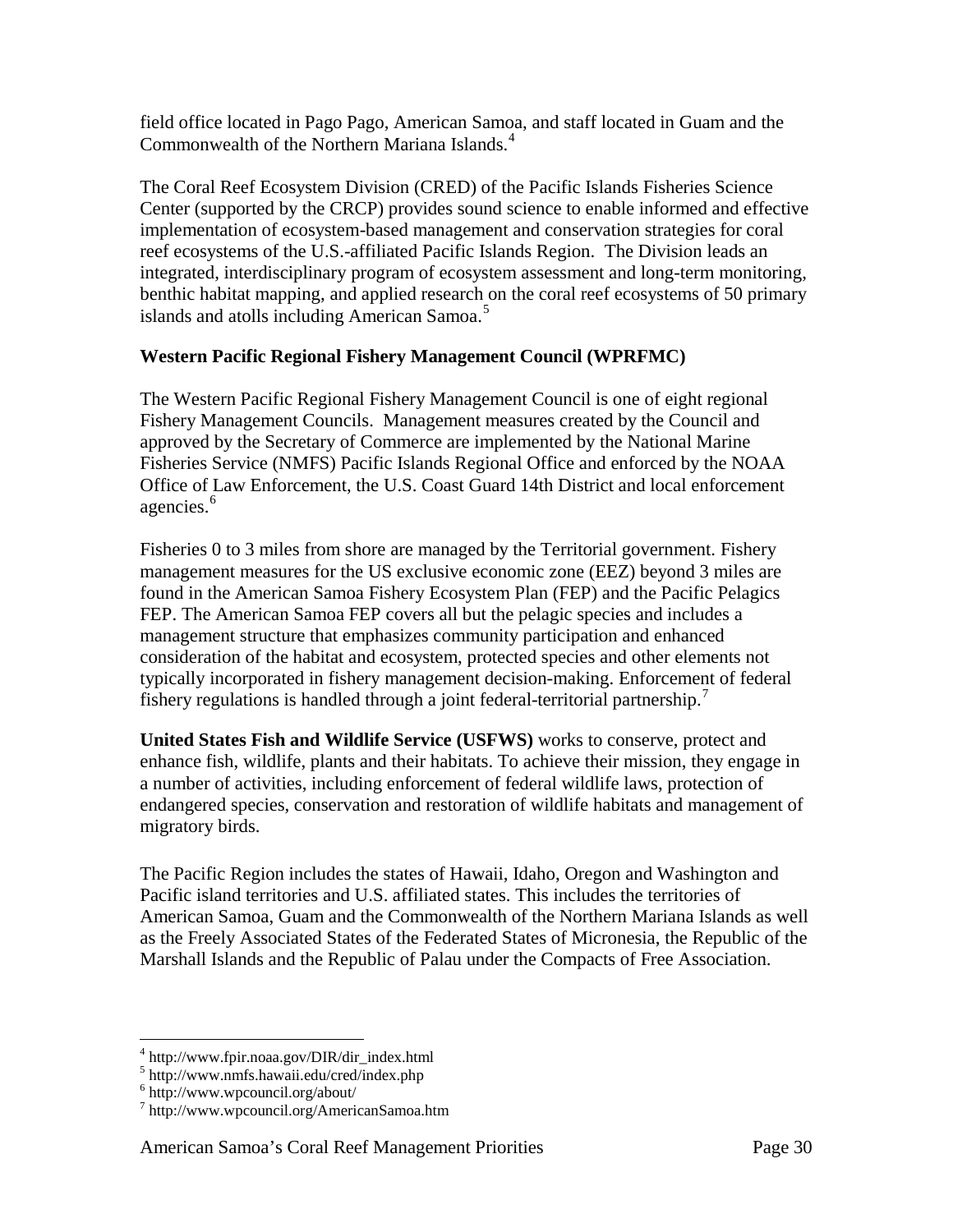These states and territories encompass over 158 million acres spread over a large area. The Pacific islands area of the region is located throughout 4.9 million square miles of ocean, spanning five time zones and the International Date Line.

The people of the different landscapes throughout the region perceive, value and manage their natural resources in ways unique to their respective regions and cultures. The work is therefore accomplished by working with partners—agricultural and natural resource dependent communities, rural and urban landowners, Native American tribal governments and indigenous island communities, watershed councils, coral reef advisory groups, universities, land trusts, state and federal agencies and many others.

**United States Department of Agriculture (USDA)**—Natural Resources Conservation Service (NRCS) Pacific Islands Area partners with conservation districts and others to provide technical and some cost-share assistance to private landowners. Its main goal is to protect, enhance and preserve soil, water, air, plants and animals using sound science and expertise. Participation in its programs is voluntary.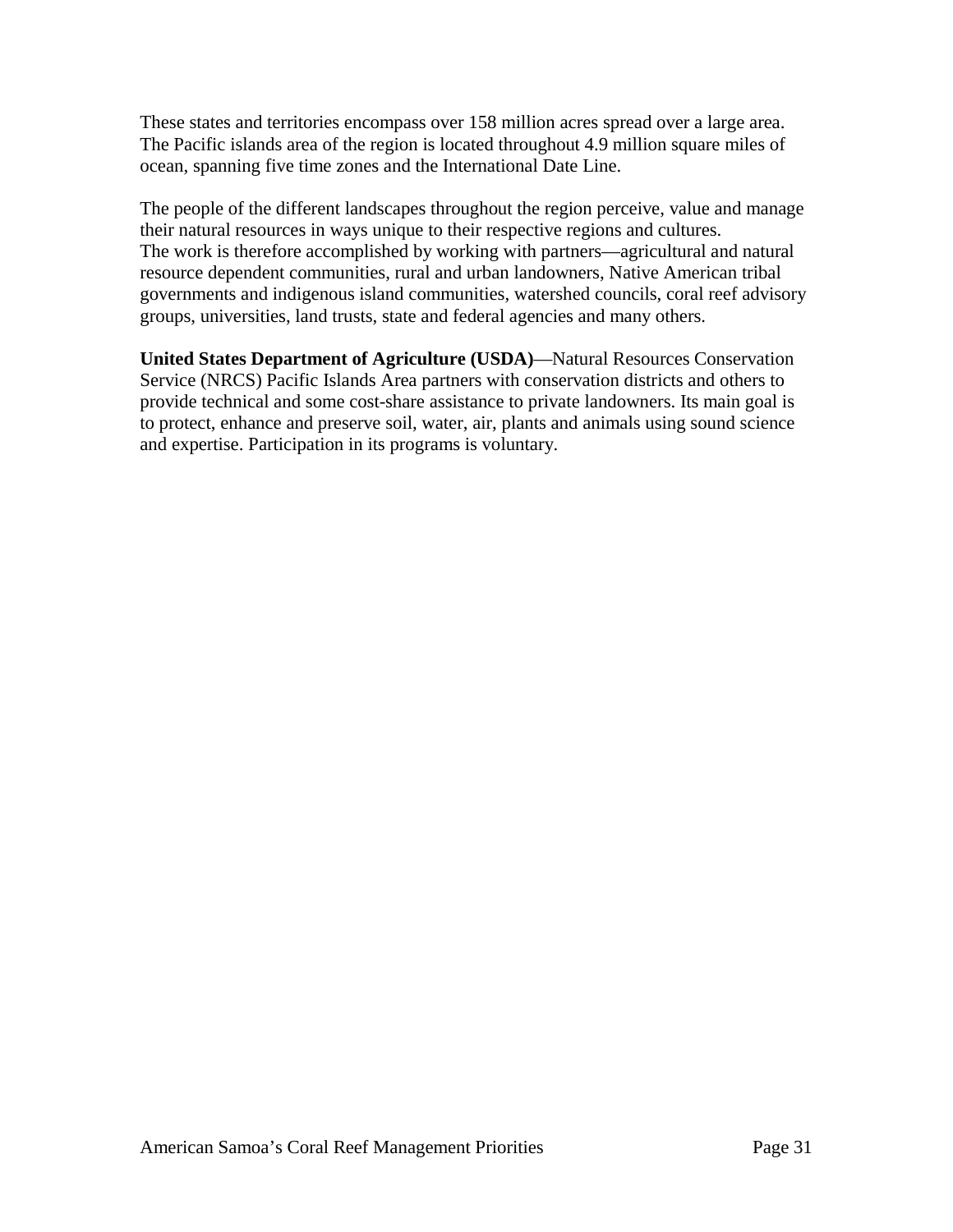# **APPENDIX 2: CONTEXT**

The Situation Analysis is a preparatory document that summarizes coral reef threats, condition and trends; key management issues; and key agencies' management goals. As an initial step in the priority setting process, it was used ahead of meetings and interviews to provide a reference point and boundary for priority setting discussions with coral reef managers in American Samoa. The documents that make up the basis of this analysis were identified during interviews with coral reef managers in American Samoa and via a desk review of existing management plans from those agencies that are responsible for or affect American Samoa's coral management. The coral reef managers interviewed for this study were identified by the NOAA CRCP team with input from the NOAA CRCP point of contact in American Samoa and included NOAA-Pacific Islands Regional Office, American Samoa Department of Commerce (DOC), American Samoa DOC— Coastal Management Program, American Samoa Department of Marine and Wildlife Resources, American Samoa Environmental Protection Agency, American Samoa National Parks, American Samoa Community College, Fagatele Bay National Marine Sanctuary and the National Parks Service.

The Situation Analysis identified the following issue areas—which reflect both specific threats as well as tools to mitigate threats—as those that were most commonly referred to in the documents reviewed. These results are listed in no particular order.

**Education and Outreach** refers to the need to educate all users, both residents and visitors, of the importance of, threats to, and impacts of human activities on the coral reef ecosystem. This includes public outreach programs in schools and villages to increase awareness of the effects of daily living on marine resources.

**Information Management and Agency Coordination** refers to the need to coordinate information and management on all levels. This includes creating and coordinating data and research as well as coordinating the various territorial, national and international research institutions and management agencies. Because American Samoa is small and remote, management and enforcement abilities and capacity could be greatly improved by wider access to information and streamlined coordination of various agencies and departments.

**Natural Habitats: Research and Monitoring** includes research and monitoring in highimpact areas, such as downstream of densely populated areas and piggeries. Research and habitat maintenance goals also include designating and enforcing no-take Marine Protected Areas.

The following goal areas are also mentioned often in the reviewed documents:

**Fishing** encompasses issues related to fish stocks, impacts on fisheries and coral reef fish habitat. Giant clams and a few large fish species are uncommon to rare, but many small fish species are abundant. There is some evidence to suggest that stocks of medium size fish may have increased in marine reserves. Fishing levels are currently low, having

American Samoa's Coral Reef Management Priorities **Page 32** Page 32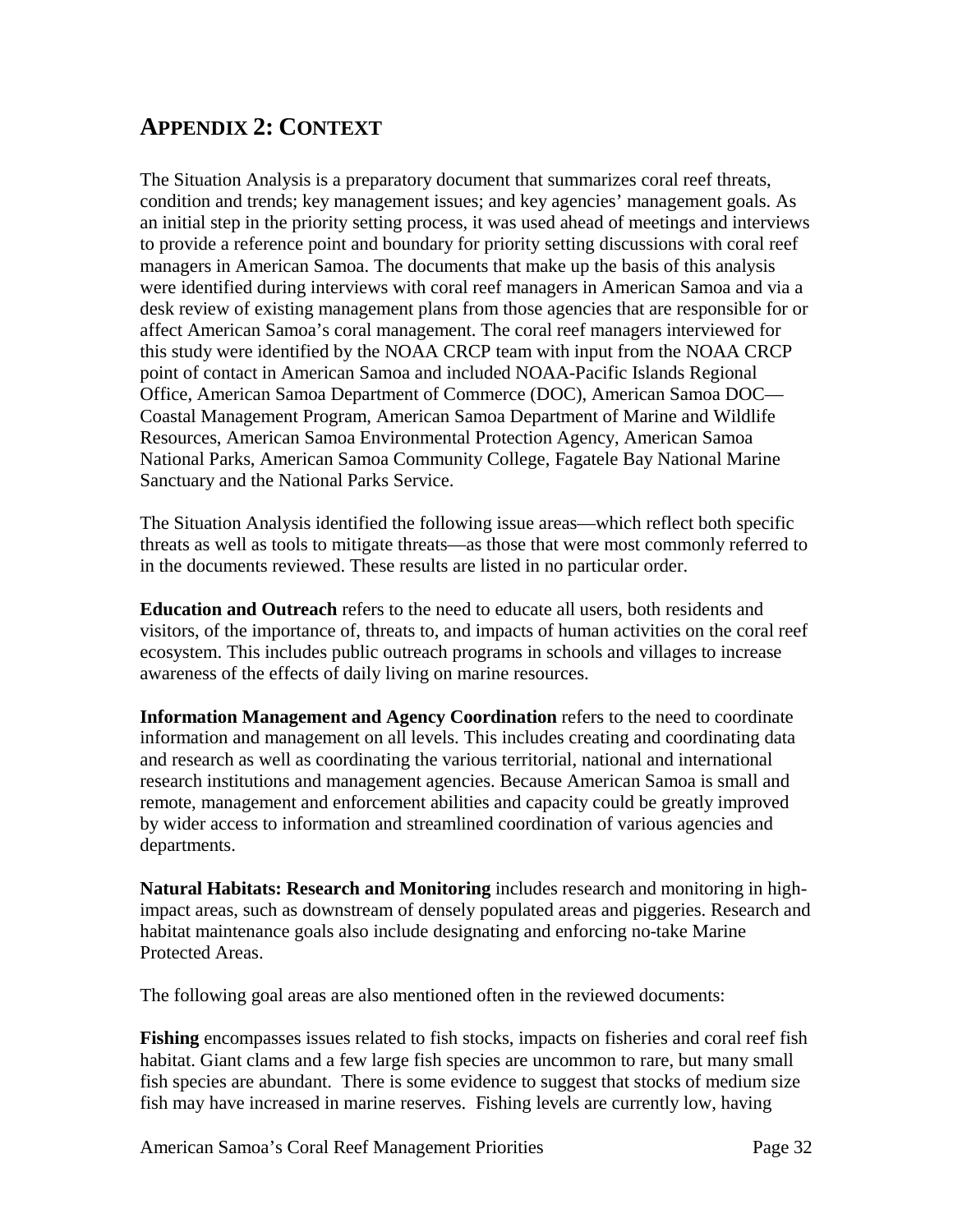decreased in recent decades as villagers shifted to store bought food. Increasing human populations have not produced increasing fishing pressure due to the shift to store bought food (unlike in most other locations), but the future cannot be predicted with certainty. Monitoring of reef flat fish populations is now beginning.

**Climate Change** is a serious threat to corals in the territory. Sea-temperature change and ocean acidification pose significant risks to the coral reef ecosystems as well as the island geology in general. Goals and objectives indicate the need for significant research on the topic of mitigation strategies and the possible effects of climate change, including rise of invasive species, coral bleaching and increased storm frequency and strength.

**Economic Development** refers to the necessity of all management actions to protect and enhance the economy of the territory. This includes economic valuation of marine resources as well as plans to sustainably increase economic use of resources, such as tourism and fishing.

**Water Quality** issues are often closely related to agricultural and piggery runoff as well as correlated with areas of dense population. Water quality issues include sediment plumes as well as elevated nutrient, phosphate and heavy metal levels. Consistent monitoring programs are underway to determine the threat, which is considered to be generally low in many areas of the island chain, which are sparsely populated. However major exceptions occur for the heavily populated areas of Manu'a and Tutuila, where quickly growing population is increasing pressure on coastal resources. This issue is closely related the "Land Based Sources of Pollution" (below), but includes water quality issues related to boating, climate change, storms, etc.

**Land-Based Sources of Pollution** pertains to human actions that degrade water quality and have a direct impact on reef health, including solid waste disposal, piggery runoff, septic and sewage run-off and the impacts of coastal construction.

**Zoning and Marine Protected Areas (MPAs)** are emerging issues as the establishment of a system of no-take MPAs and other MPAs is underway. Issues of zoning and MPAs run the gamut from the economy to research and community outreach. However, many of the active villages have been successful in establishing and enforcing local conservation and access customs.

**Regulation and Enforcement** refers to enforcing regulations already in place as well as updating regulations to reflect current needs and stresses. This includes permitting, reviewing construction plans and fishery regulation. As the ecosystem evolves due to changing uses and increased anthropogenic stresses as well as the effects of global climate change, regulations must evolve to meet the needs. As such, research and monitoring are often linked to the updating of regulations. In addition, this issue often coincides with significant education and outreach goals, as having public input to regulations and dispersing information on regulations is the first step toward user-group compliance.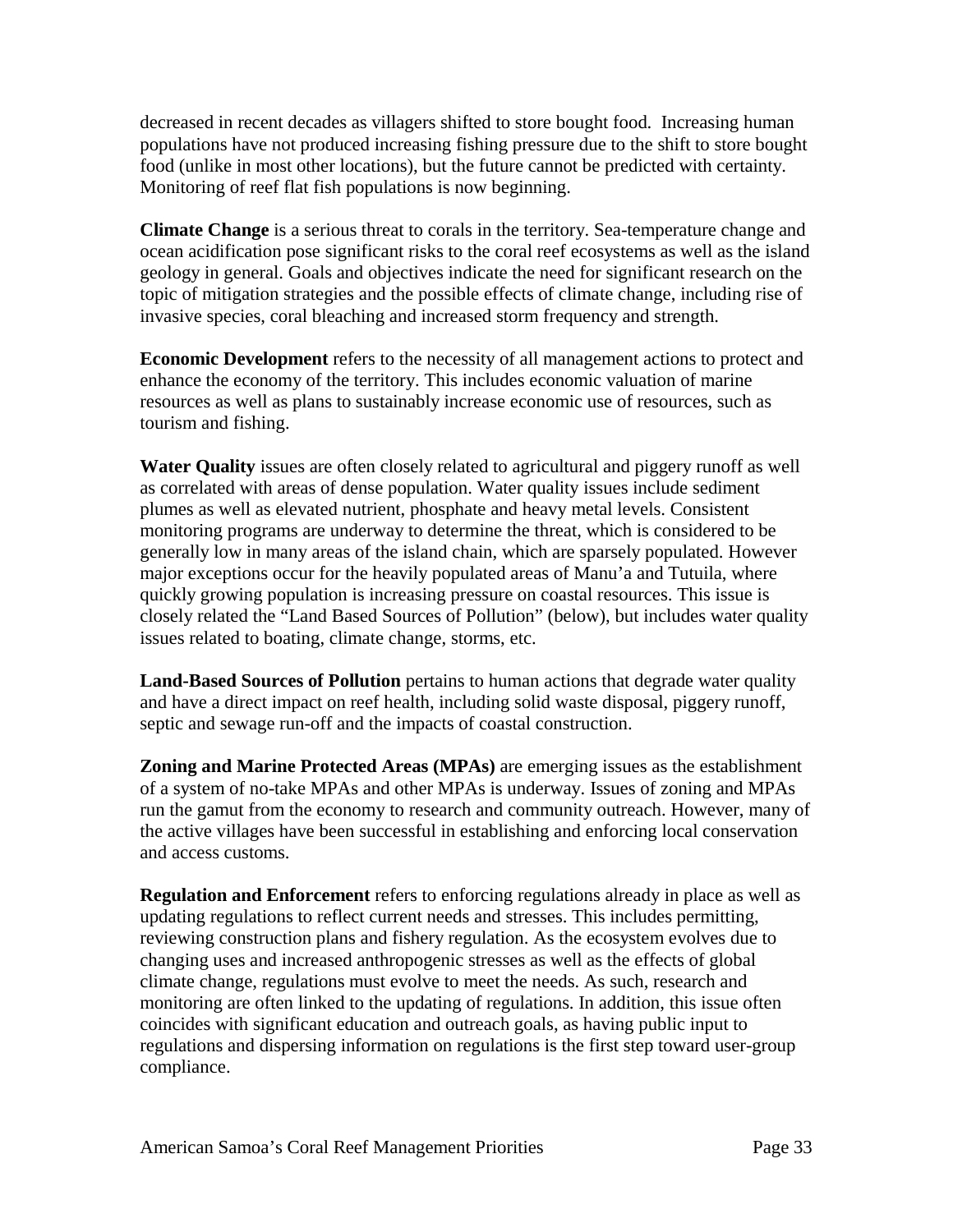# **APPENDIX 3: PRELIMINARY IDENTIFICATION OF CAPACITY GAPS AND OTHER BARRIERS TO IMPLEMENTATION OF THE PRIORITIES**

During the interviews with coral reef managers in American Samoa, facilitators made an effort to understand the working relationship between managers and management documents. Facilitators noted and identified challenges to and current deficiencies in achieving stated goals and objectives, noting specific capacity gaps that likely will need attention in the upcoming capacity assessment.

The Coastal Resources Center at the University of Rhode Island developed and applied common tools for comparative assessments of coastal ecosystem governance. This approach involves three categories, phrased as key statements, for enabling conditions that allow an initiative to successfully execute a sustained plan of action designed to influence the course of events in an ecosystem.

The three categories are: constituencies, commitment and capacity. This baseline will also identify the immediate capacity gaps that are directly related to implementing this strategic approach. These gaps will be explored further, and a capacity assessment will be developed in phase II of this effort, beginning in fiscal year 2010.

## **CONSTITUENCIES**

Premise: *To achieve success, a core of well-informed and supportive constituencies comprised of stakeholders in both the private sector and government agencies must actively support the program.*

Measures:

- 1. The user groups who are affected by your program understand and support the goals, strategies and targets.
- 2. There is public support for your program.
- 3. The institutions that assist in implementing your program, or the institutions that are affected by the plan, understand and support it.

## **Results:**

There is a strong system of local (village) rule that exists and is used for resource management in American Samoa. This creates a strong basis for village leadership to direct action at the local level. However, to properly engage in a community process, there are government protocols and cultural norms that need to be followed. While this isn't necessarily an impediment, it does require time and energy to do so appropriately, which needs to be considered in planning for any community engagement activities. Although this may slow the engagement initially, reports indicate that most communitybased efforts have found moderate to high success. It was noted by several participants that this constituency sometimes lacks long-term commitment and interest and does not have the resources or mandate for effective reef management. Across the territory, the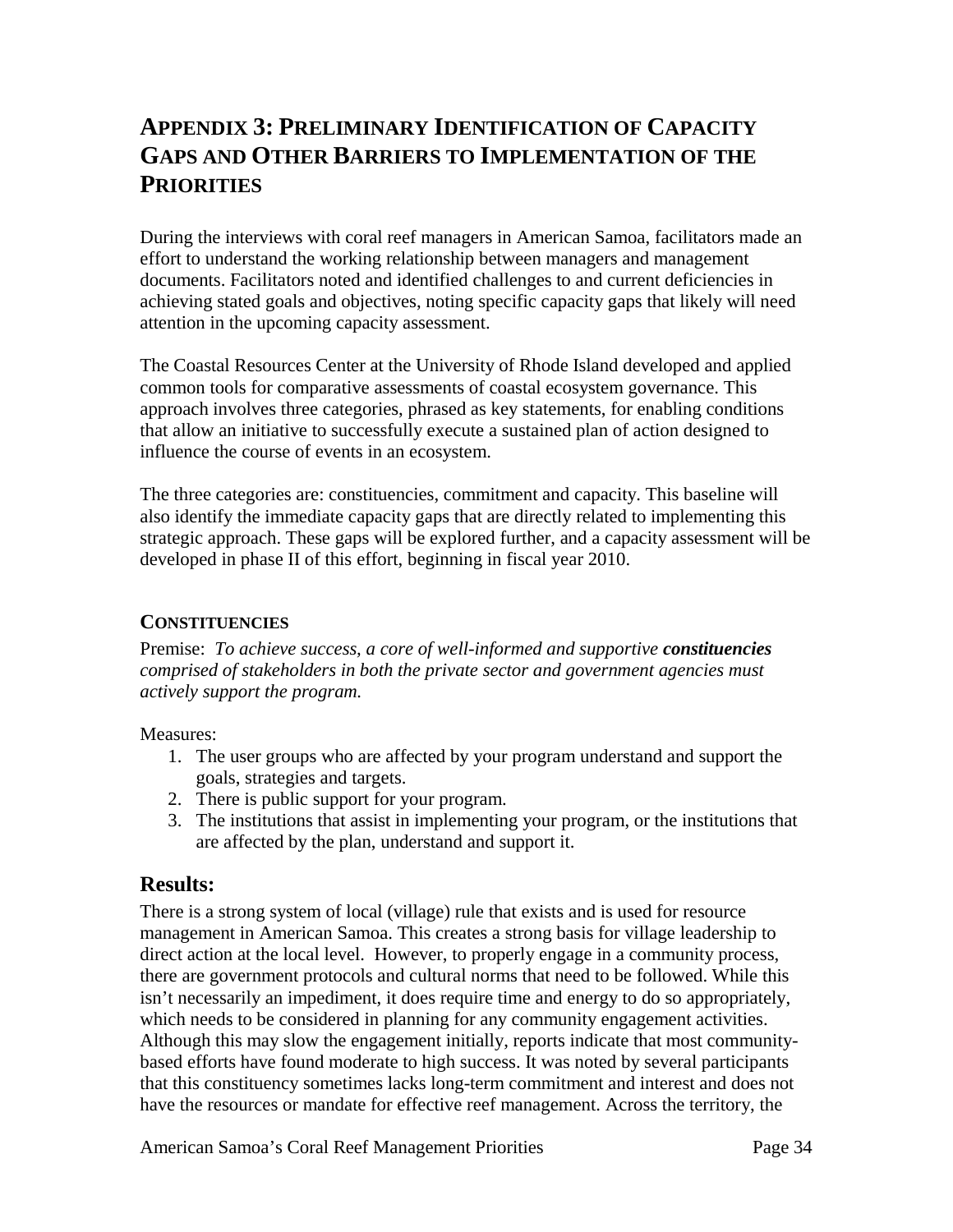population generally appreciates the need for a healthy environment; however, the connection between their actions and environmental degradation is not strong.

# **COMMITMENT**

Premise: *To achieve success, it is necessary that the delegated authorities have expressed commitment to the policies of a program and to the allocation of financial resources required for long-term program implementation.*

Measures:

- 1. The appropriate level of government has formally approved the plan of action.
- 2. The government provided the program with the authorities it needs to successfully implement its plan of action.
- 3. Sufficient financial resources have been committed to fully implement the program over the long-term.

# **Results:**

There was a general sense that American Samoa lacks strong planning (i.e., no comprehensive planning or zoning at the local and island-wide scales) approaches so it is difficult to comment on the formal approval and adoption of plans. It was recognized that additional, comprehensive planning is critical to successfully managing population growth and resulting pressures. Overall, because of the relatively close proximity between managers, appointed directors and elected officials, there was a general sense that political will can be generated for important projects (e.g., ban on scuba spearfishing). It was frequently noted that even when political will exists, follow-through on mandates and orders is often lacking. Like many places, American Samoa does not have sufficient funding resources to complete basic work such as monitoring and enforcement. This situation is worsened by inter-agency coordination issues wherein work that could be done cooperatively often is not, leading to the duplication of effort.

# **CAPACITY**

Premise: *To achieve success, it is necessary for sufficient capacity be present within the institutions responsible for the program to implement its policies and plan of action.*

Measures:

- 1. Your program possesses the human resources to implement its plan of action.
- 2. Your program possesses the institutional resources (equipment, materials, etc.) to implement its plan of action.
- 3. There are internal or external barriers to successfully implement plan of action. What are these?

# **Results:**

American Samoa is challenged by the cycle of technical experts that arrive on island, stay a few years and then leave. This creates a situation of constant movement at the technical level, which causes planning and workshop fatigue for those who remain on island for any length of period beyond two years, as previously discussed issues are re-hashed. The lack of permanent talent is exacerbated by educated and talented Samoans leaving

American Samoa's Coral Reef Management Priorities **Page 35**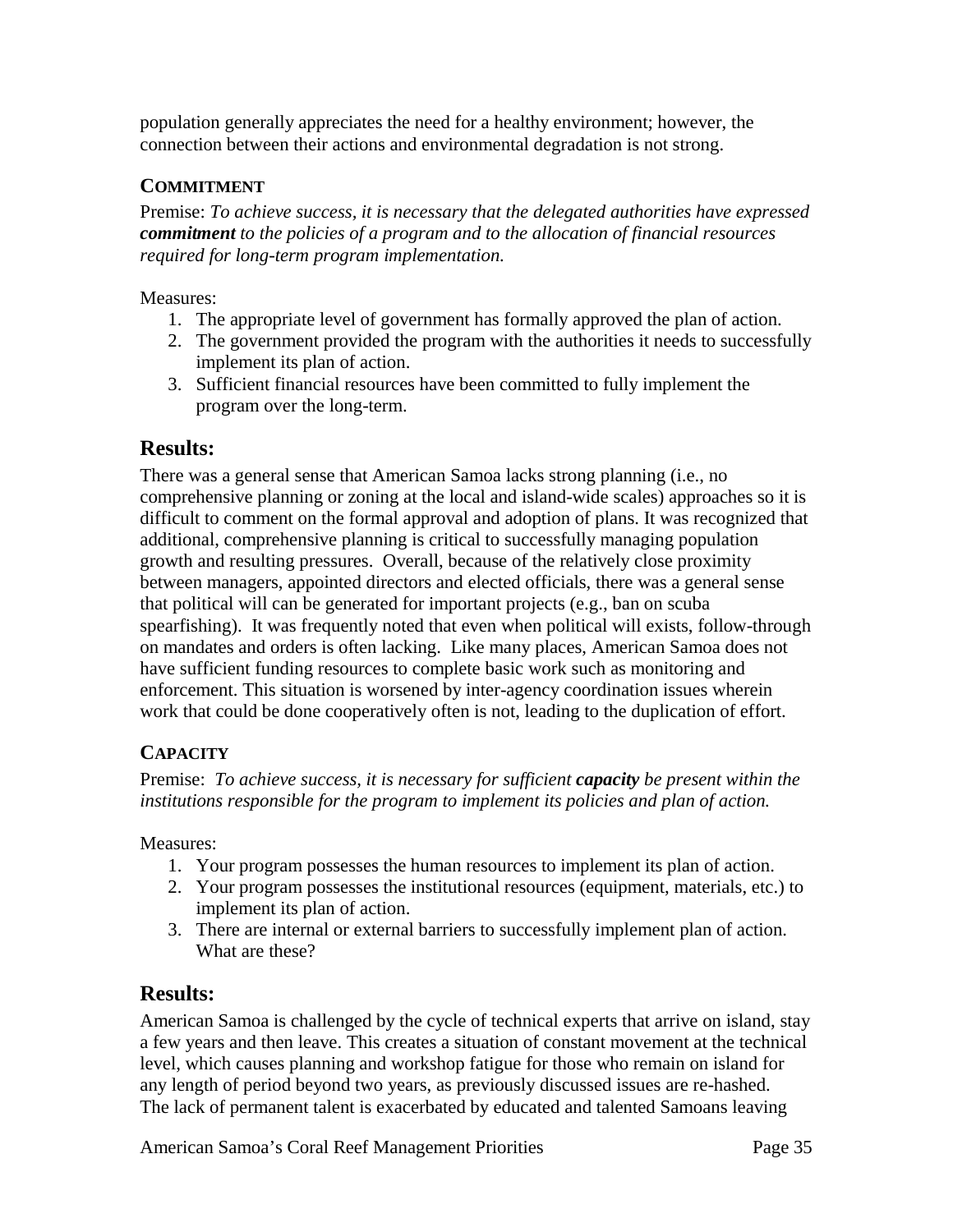the island for their careers or taking federal positions on-island. It is difficult to retain American Samoan government staff because of the comparatively low salary scales. Some of the most successful activities mentioned shared common attributes: They were limited in scope, achievable with limited funding and capacity, targeted to a specific issue (piggeries) and remedial action was clear and easily executed. It was noted that these small-scale projects are, in part, successful because they work below the bureaucracy, which tends to have a low efficiency.

This initial assessment will be followed by a more detailed assessment and analysis that will focus on capacity gaps in relation to the specific management goals and objectives that are finalized by the priority setting process.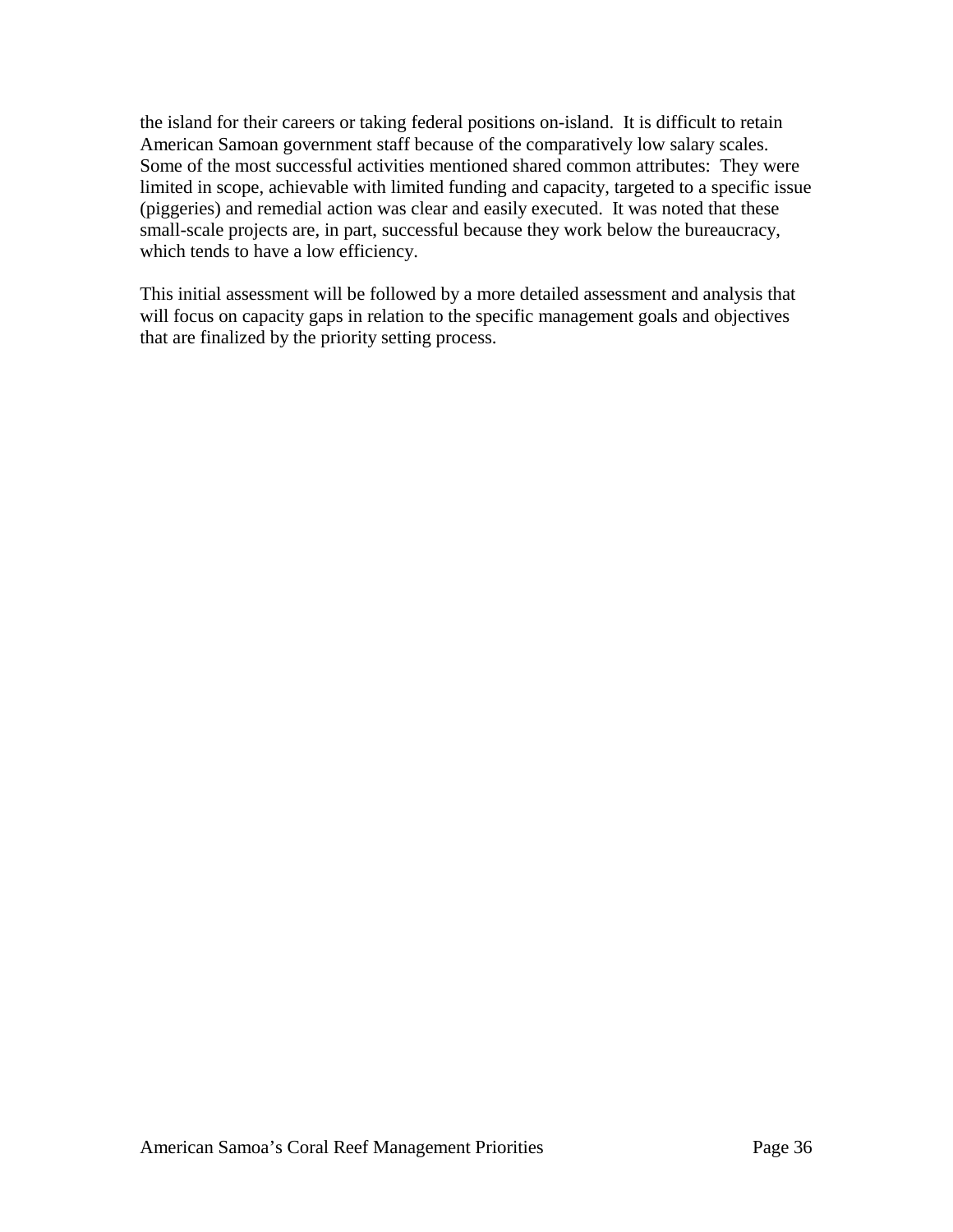# **APPENDIX 3: BIBLIOGRAPHY BY AGENCY**

## **American Samoa Coral Reef Advisory Group**

"American Samoa Coral Reef Fishery Management LAS" DRAFT (2009).

"American Samoa Land Based Sources of Pollution LAS" DRAFT (2009).

CRAG and ASG Office of Procurement. "Request for Proposals for: A qualified individual to develop a workshop to address the education and outreach needs of Le Tausagi and the Coral Reef Advisory Group's education and outreach members" (June 2009).

"Fishery LAS project proposal package" (FY 2010).

"Global Climate Change LAS 2009" (January 2009).

"Le Tausagi Strategic Plan 2009–2011" DRAFT (February 2009).

"Population Pressure LAS 2009" (June 2009).

"Potential Climate Change Impacts to American Samoa" White Paper (February 2007).

Turner, Rachel. "Public Perception of Coral Reefs: A Study of Tutuila, American Samoa" (2005).

"United States Territory of American Samoa Three Year Local Action Strategies: 2004– 2007: Land Based Sources of Pollution, Overfishing, Global Climate Change" (February 2004).

#### **American Samoa Department of Commerce**

"Initial Assessment of the Potential for Applying Economic Values To Enhance Coastal Environmental Policy in American Samoa" DRAFT Report (October 2007).

#### **American Samoa Department of Marine and Wildlife Resources**

"American Samoa Conservation Plan" (2008).

"Marine Protected Area Master Plan: A Manual To Guide the Establishment and Management of No-Take Marine Protected Areas"

#### **American Samoa EPA**

"American Samoa Watershed Management and Protection Plan FY08 Annual Report"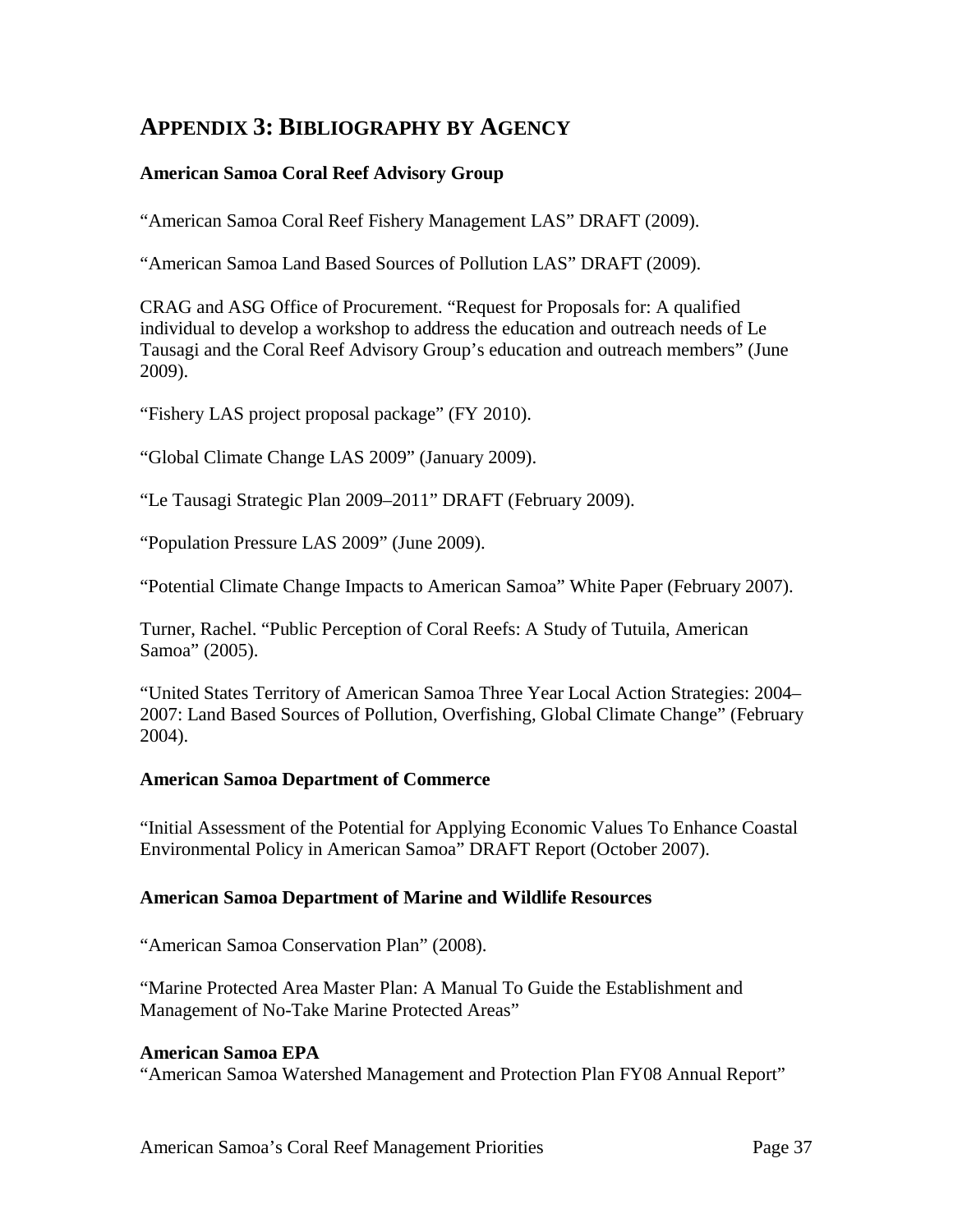Houk, Peter and Craig Musburger. "Assessing the Effects of Non-Point Source Pollution on American Samoa's Coral Reef Communities" (2008).

Houk, P. et al. "Assessing the Effects of Non-Point Source Pollution on American Samoa's Coral Reef Communities" Environmental Monitoring and Assessment (2005)  $107:11-27$ .

"Watershed Protection Strategy for Nu'uuli Pala Lagoon"

### **American Samoa Office of the Governor**

"Executive Order No.: 010A-2007/ An Order Recognizing the Importance of American Samoa Government's Commitment to Ameliorate Global Climate Change and its Negative Effects on the Territory" (August 2007)

"Executive Order No.: 005-2009/ An Order Establishing the Territorial Population Commission, Providing for its Membership, Duties and Responsibilities" (May 2009).

"Forth ASG's Short and Long-Term Efforts to This Worthy Effort" (August 2007).

### **American Samoa Population Pressure Commission**

"Population Declaration to the People and Leaders of American Samoa" American Samoa Population Summit: 2008/Managing Change—Population Pressure in American Samoa (September 2008).

## **National Parks American Samoa**

Craig, P. and A. Green "Overfished Coral Reefs in American Samoa: No Quick Fix" Reef Encounter (2006) 33: 21–22.

## **US Environmental Protection Agency**

"Climate Change and Interacting Stressors: Implications for Coral Reef Management in American Samoa" (June 2007).

## **US Department of Agriculture–Natural Resources Conservation Service**

"Productive Lands, Healthy Environment: Strategic Plan" (2005–2010).

## **NOAA—Office of National Marine Sanctuaries**

"Initiation of Review of Management Plan/Regulations of the Fagatele Bay National Marine Sanctuary; Intent to Prepare Draft Environmental Impact Statement and Management Plan; Scoping Meetings" (2009).